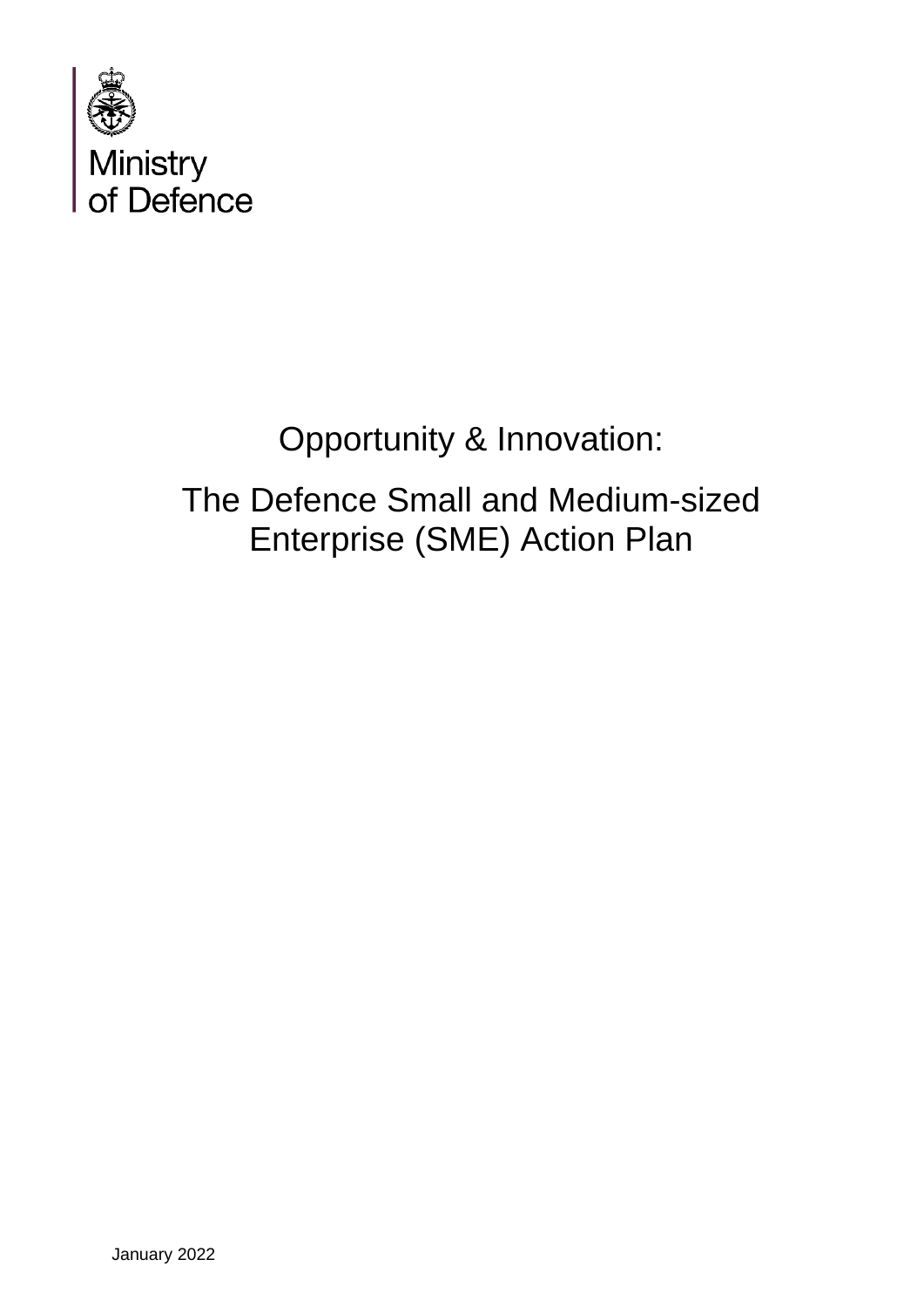# **Contents**

<span id="page-1-0"></span>

| <b>Forewords</b> |                                                                                            |                                                     |  |  |
|------------------|--------------------------------------------------------------------------------------------|-----------------------------------------------------|--|--|
|                  | Foreword by Jeremy Quin MP, Minister for Defence Procurement<br>3                          |                                                     |  |  |
|                  | Foreword by Andrew Forzani and Andrea Hough, co-chairs SME Working Group<br>$\overline{4}$ |                                                     |  |  |
| <b>Sections</b>  |                                                                                            |                                                     |  |  |
| Section 1        | Introduction                                                                               |                                                     |  |  |
| Section 2        | <b>Key Facts</b>                                                                           |                                                     |  |  |
| Section 3        |                                                                                            | Adding Value – SMEs contribution to Defence Section |  |  |
| Section 4        | <b>Our Action Plan</b>                                                                     |                                                     |  |  |
|                  | 4.1 Industry as a Strategic Capability                                                     |                                                     |  |  |
|                  | 4.2 Acquisition and Procurement Policy                                                     |                                                     |  |  |
|                  | 4.3 Technology and 'pull-through'                                                          |                                                     |  |  |
| Section 5        | <b>Targets and Reporting</b>                                                               |                                                     |  |  |
| <b>Annexes</b>   |                                                                                            |                                                     |  |  |
| Annex A          |                                                                                            | <b>Strategic Suppliers</b>                          |  |  |
| Annex B          |                                                                                            | <b>Further information</b>                          |  |  |
| Annex C          |                                                                                            | The Defence Focused National Trade Associations     |  |  |
| Annex D          |                                                                                            | Progress since 2019                                 |  |  |
| Annex E          |                                                                                            | <b>SME Spend Methodology</b>                        |  |  |
| Annex F          |                                                                                            | <b>Summary of Commitments</b>                       |  |  |
| Annex G          |                                                                                            | How we define SMEs                                  |  |  |
| Annex H          |                                                                                            | SME Survey - Summary of Findings                    |  |  |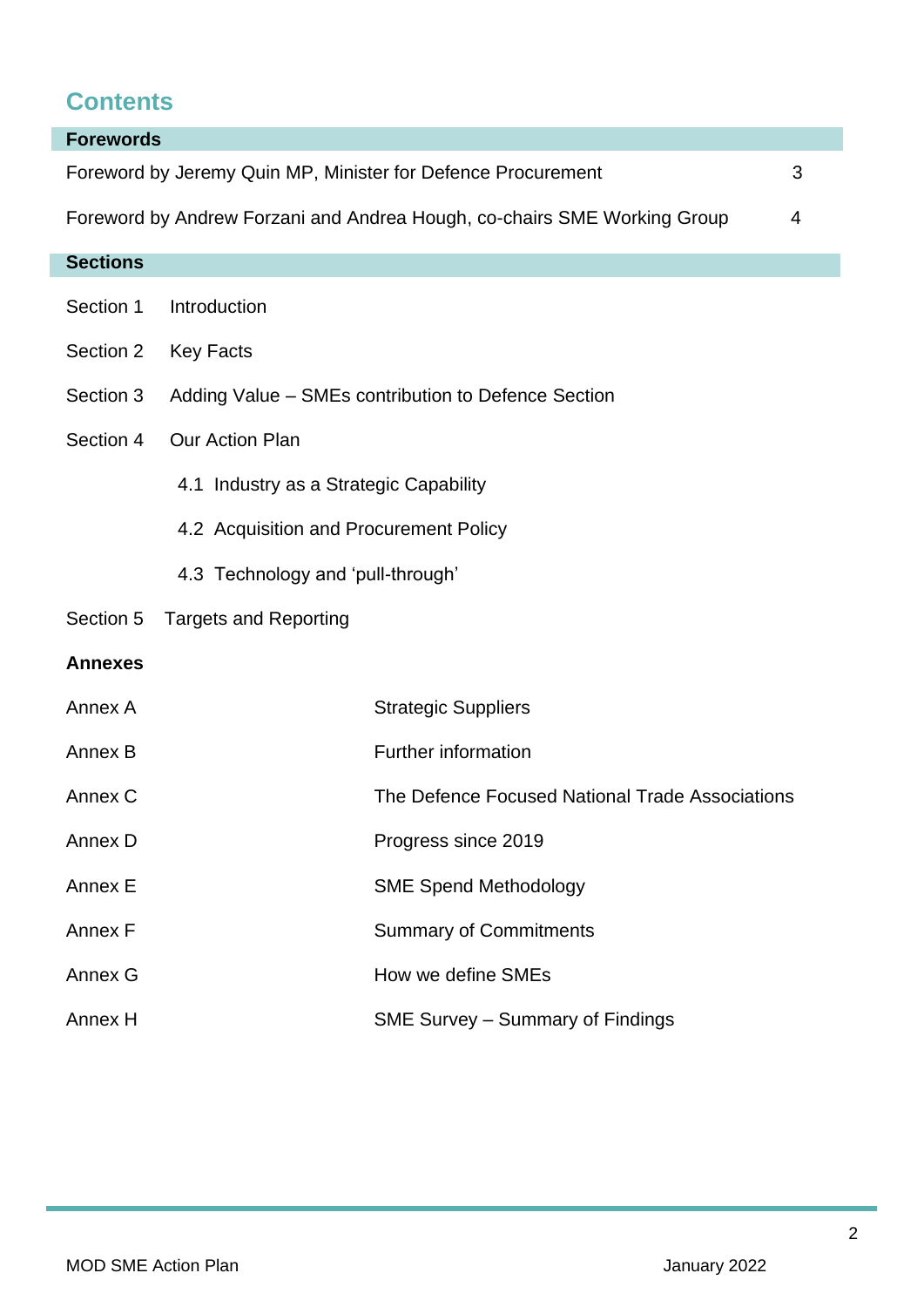# **Foreword by the Minister for Defence Procurement**

In the Defence and Security Industrial Strategy (DSIS) we set out our vision for a competitive, innovative, and world-class defence sector in the UK that supports and strengthens our Union and is able to give our Armed Forces the state-of-the art equipment that they need to meet the evolving threats that we face.

We recognise that Small and Medium-sized Enterprises (SMEs) are at the heart of the vibrant and flexible UK defence industry supporting a wide variety of high quality jobs across the four nations of the United Kingdom. However, we also recognise that these smaller businesses face unique challenges and barriers preventing them from fulfilling their potential of delivering both defence capability and contributing to UK prosperity.

In this plan, we will set out how we will further improve the engagement we have with SMEs, focusing on procurement models that are easier to navigate, a recognition of the role the MOD and its major suppliers play in supporting the whole of the defence supply chain and understanding how best to support innovation and exports for UK suppliers.

We want cutting-edge and innovative suppliers to see defence as a priority market, enabling us to exploit the very latest technological advances to maintain the UK's world-class Armed Forces' battle winning edge. Key to this aim is making sure that SMEs have a fair opportunity to contribute to UK defence and security, and the ability to compete successfully in international markets. This plan sets out how we intend to do this.

We published our first SME Action Plan in March 2019, and we have achieved significant progress. I am delighted to present this updated plan, following the publication of DSIS. It will help us deliver our vision of a vibrant, sustainable and competitive UK industrial base.

## **Jeremy Quin MP**

**Minister for Defence Procurement**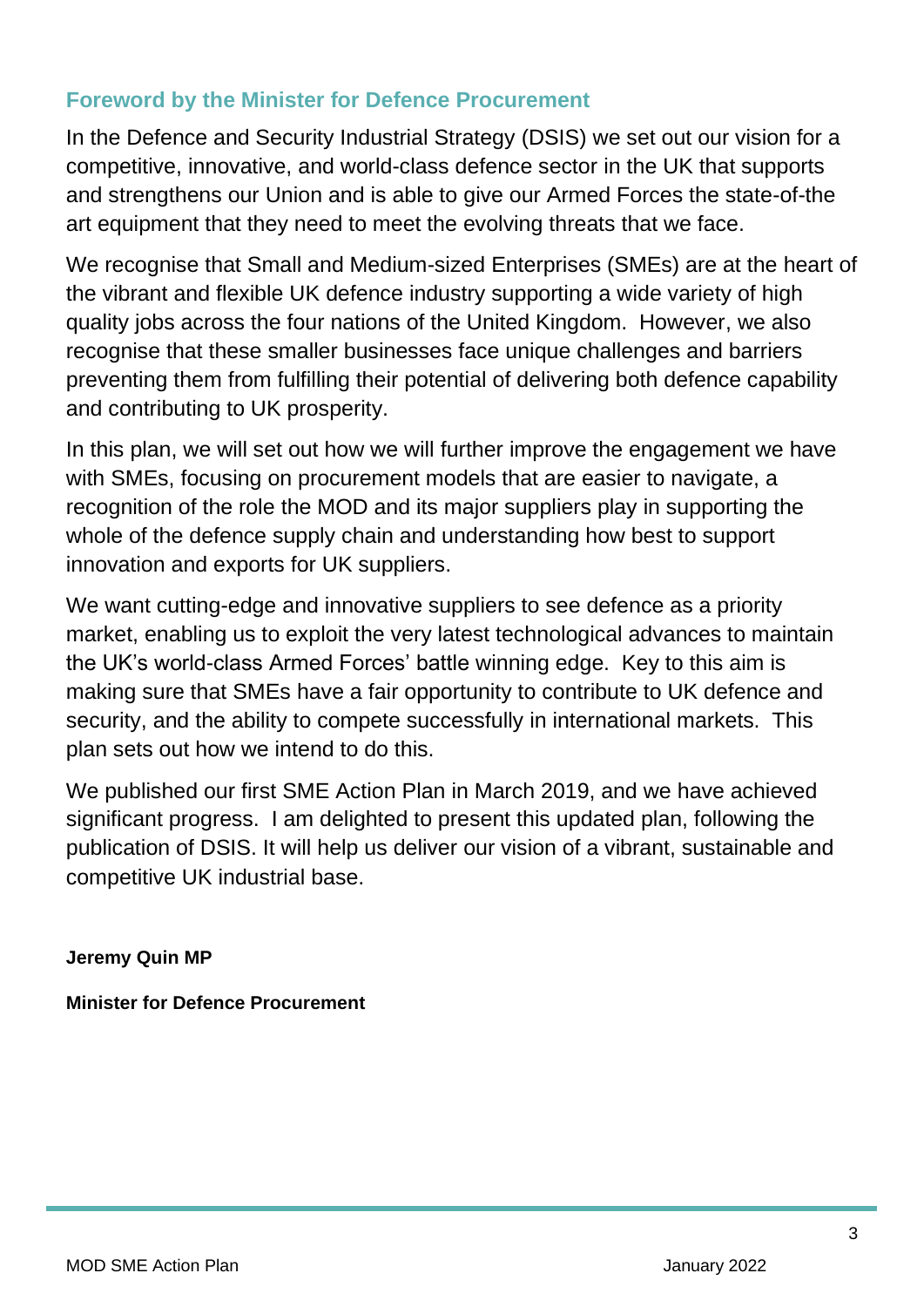# <span id="page-3-0"></span>**Foreword by Andrea Hough and Andrew Forzani, co-chairs of the Defence Suppliers Forum SME Working Group**

The publication of this second MOD SME Action Plan comes at a crucial moment. The Government's Integrated Review and the Defence and Security Industrial Strategy (DSIS) give us a unique opportunity to deliver the vision of an agile, sustainable and export focused UK defence sector by finding new ways to engage with the diverse and innovative smaller suppliers who will contribute to the future of defence.

A first step in realising that ambition is the formation of the new Defence Suppliers Forum SME Working Group – it helps give SMEs a voice alongside our ongoing engagement with our established major suppliers. We are delighted to be acting as the group's first co-chairs and we are excited by the unique opportunity that it provides to bring SMEs, established defence prime contractors, the defence focused Trade Associations and MOD together drive change. More importantly it gives SMEs the opportunity to be involved from the outset in identifying priorities, helping develop solutions and for holding us to account for progress against our commitments.

Our activity in the Working Group is being partly guided by the outcome of a survey of SMEs working in defence that we commissioned in 2021. The survey provided some clear areas for focus and has provided a baseline against which we can measure progress. Details of the survey and the outcome are contained in Annex H of this plan.

It is vital that we succeed. SMEs are already adding immense value to UK defence through their innovation, customer focus and agility. Our aim, through this Action Plan and the work of the SME Working Group, is to ensure that we remove the unnecessary barriers to SMEs fully participating in the advanced, sustainable and world beating defence industry that we want to develop for the UK.

We look forward to working closely together on this important task, utilising the collaborative approach of the Defence Suppliers Forum to allow government, industry and wider contributors to shape solutions to the challenge we have set ourselves. In this way we can ensure that our Armed Forces continue to be provided with the best capabilities and that our industry can support national prosperity throughout the United Kingdom.

**Andrew Forzani Andrea Hough**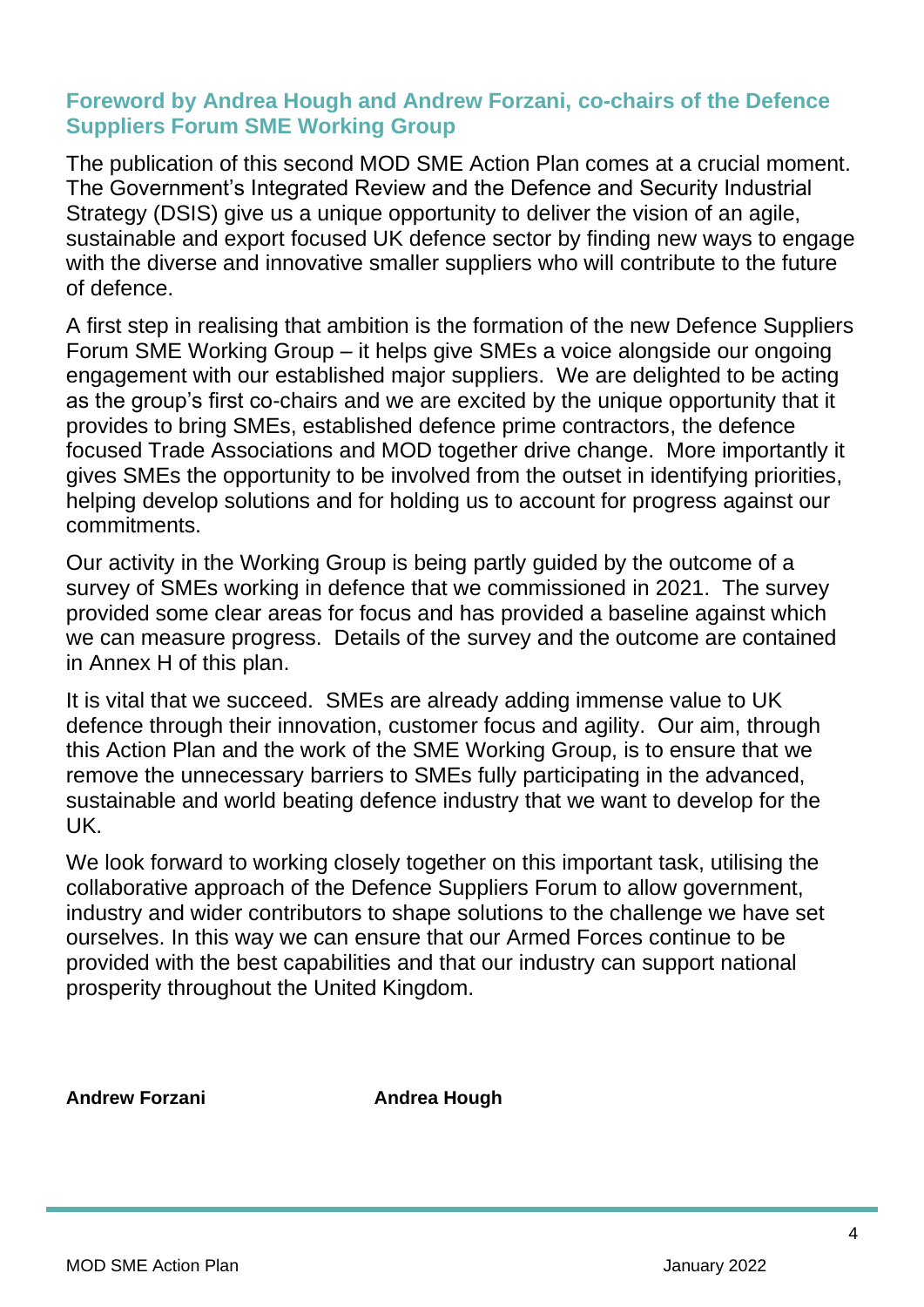# Section 1 Introduction

**The Defence and Security Industrial Strategy (DSIS) sets out the government's vision for the defence and security sector in the UK. The DSIS report highlights the importance of smaller suppliers' ability to deliver innovation and develop solutions against a changing threat and international security landscape. This plan builds on the priorities set out in [DSIS](https://www.gov.uk/government/publications/defence-and-security-industrial-strategy) , the [Integrated Review,](https://www.gov.uk/government/collections/the-integrated-review-2021) and the Defence [Command Paper.](https://www.gov.uk/government/collections/integrated-review-ministry-of-defence)** 

**In this document we set out our commitments to SMEs and explain how we will meet them. We also highlight practical ways in which smaller and non-traditional defence suppliers can find and compete for opportunities in UK defence, and provide an overview of what a new supplier needs to know in order to work with us.** 

**For MOD staff and for our prime contractors this Action Plan is a call to arms: a clear statement of our ambition and the role that each of us needs to play in realising those ambitions. We need to change our behaviours to ensure that a diverse and sustainable UK defence supply chain is developed, contributing to the strength of our union and increasing national prosperity.** 

### **Context**

SMEs are the backbone of the UK economy and are a vital part of the UK defence and security supply chain. They lead the way in developing world beating technologies and services that are essential to maintaining the UK Armed Forces' advantage in an increasingly uncertain world. The Defence and Security Accelerator (DASA), which finds and funds innovative ideas for the benefit of national security, has consistently found that at least 50% of the scientific and technical ideas which it assesses to be desirable, feasible and viable come from SMEs. SMEs bring a unique customer focus and agility that adds value throughout the defence supply chain. In 2019-20 they contributed work worth over  $£4.5Bn<sup>1</sup>$  to defence projects, accounting for over 21% of Defence's total spend with industry.

This importance is reflected in DSIS, which set out an ambitious vision for the future of MOD's relations with industry. Through this strategy the government is determined to ensure the UK continues to have competitive, innovative and world-class defence and security industries, that drive investment and prosperity, and which underpin our national security now and in the future. DSIS recognises the importance of SMEs; the innovation, diversity, and resilience they bring to our supply chain, and their contribution to national prosperity through high value jobs, training, and skills across the whole of the United Kingdom. DSIS also emphasises the importance the Government has placed on transforming the support to SMEs in defence and security export markets, recognising the contribution SMEs can make in our ability to continue to compete in the global marketplace.

That is why the MOD is committed to supporting SMEs seeking to work in defence, whether contracting directly with us or through larger prime contractors. Our aim is to become a customer of choice for these suppliers.

<sup>1</sup> Source:

https://assets.publishing.service.gov.uk/government/uploads/system/uploads/attachment\_data/file/983652/Central [government\\_direct\\_and\\_indirect\\_spend\\_with\\_SMEs\\_2019\\_to\\_2020.pdf](https://assets.publishing.service.gov.uk/government/uploads/system/uploads/attachment_data/file/983652/Central_government_direct_and_indirect_spend_with_SMEs_2019_to_2020.pdf)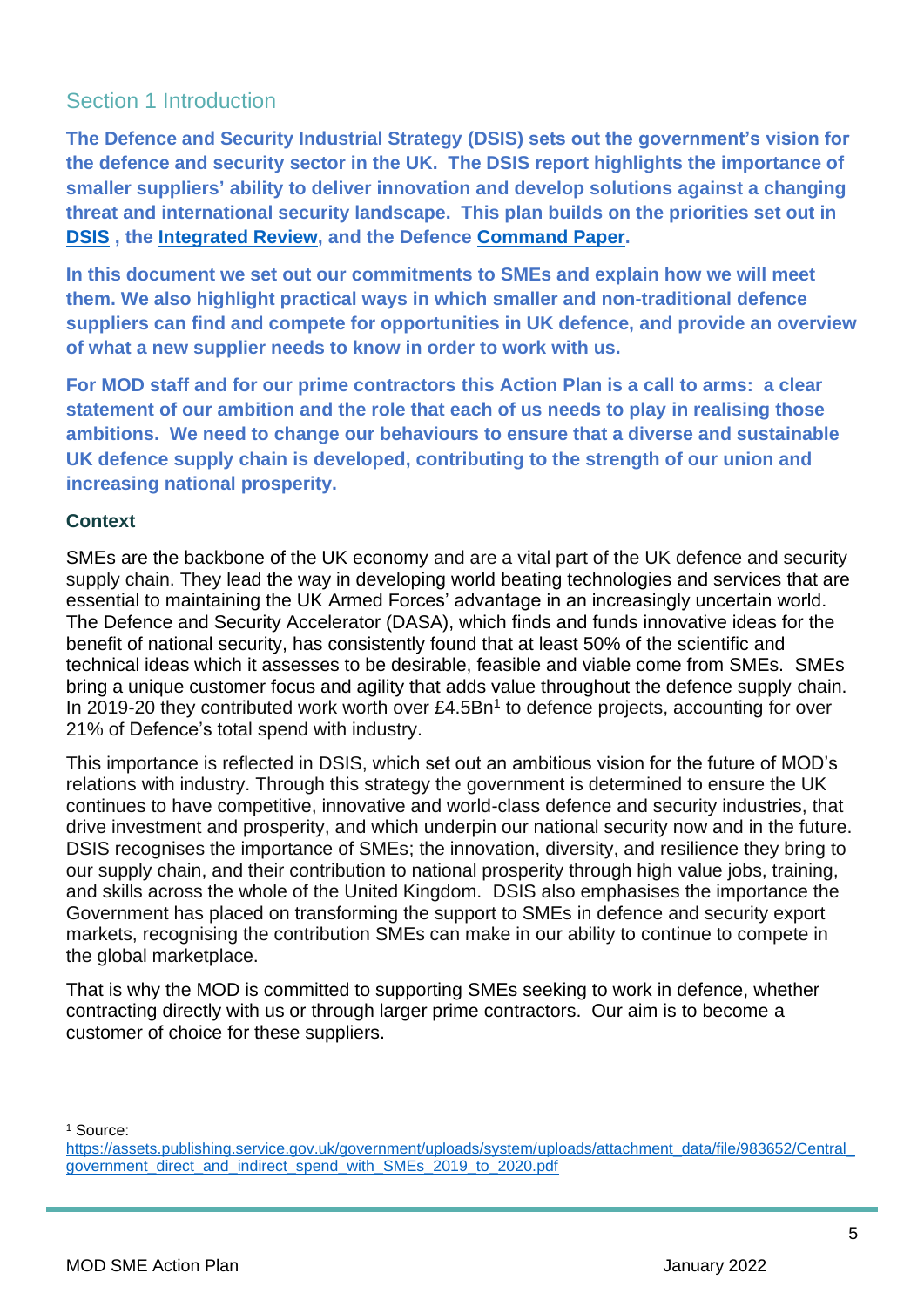# **Section 2 – Key Facts**

**The MOD manages some of the most complex and technologically advanced requirements in the world. Our customers include our Armed Forces and national security agencies, and we buy everything from military fighting vehicles to education services, nuclear submarines to facilities management and everything in between.** 

### **Since the publication of our 2019 SME Action Plan** we have:

- Established a new Defence Suppliers Forum SME Working Group
- Established regular meetings with the Defence focused Trade Associations (ADS, Make UK Defence and techUK) to identify and address existing and emerging SME specific issues
- Changed our approach to Limits of Contractor Liability, allowing SMEs to work more easily in defence
- Supported fair payment practices by implementing government policy on excluding bidders who do not demonstrate fair payment practices<sup>2</sup> and promoting the Prompt Payment Code<sup>3</sup>
- Refreshed our Early Market Engagement strategy, making opportunities easier to find
- Required suppliers of major contracts to advertise sub-contracting opportunities on the Defence Sourcing Portal, helping make opportunities more visible for SMEs
- Introduced simplified, plain English contracts for lower value, less complex procurements, and for the procurement of innovative requirements below £1M
- Applied the government's Social Value policy allowing MOD to take into account bidders approach to social value, including business creation and growth, and the development of more diverse supply-chains.

**Our aim** is to build on this progress, to continue to draw on the skills and capabilities of SMEs to ensure that our customers are provided with the best capabilities to enable them to protect the UK's security and to advance the UK's interests, both now and in the long term; and in doing so, to obtain the best possible value for money for the taxpayer.

Our procurement activity covers a very wide range of requirements, including:

- **Technology**: cloud and digital, network services, software and technology products and services
- **Equipment and Support:** ships, submarines, aircraft, vehicles, weapons, missiles, commodities and their support (maintenance, repair, and upgrade)
- **Infrastructure**: construction, hard and soft facilities management, property consultancy
- **Research and Development**: with significant funding uplift over the next 4 years
- **Project Support Services**: including Professional, Management and Consultancy services

The MOD will invest more than £85bn on equipment and support in the next four years. This pipeline of opportunities gives us the opportunity to make real improvements in our engagement with SMEs. A minimum of £6.6bn will be invested in defence research and development over the next four years.

<sup>2</sup> <https://www.gov.uk/government/publications/procurement-policy-note-0821>

<sup>3</sup> <https://www.smallbusinesscommissioner.gov.uk/ppc/>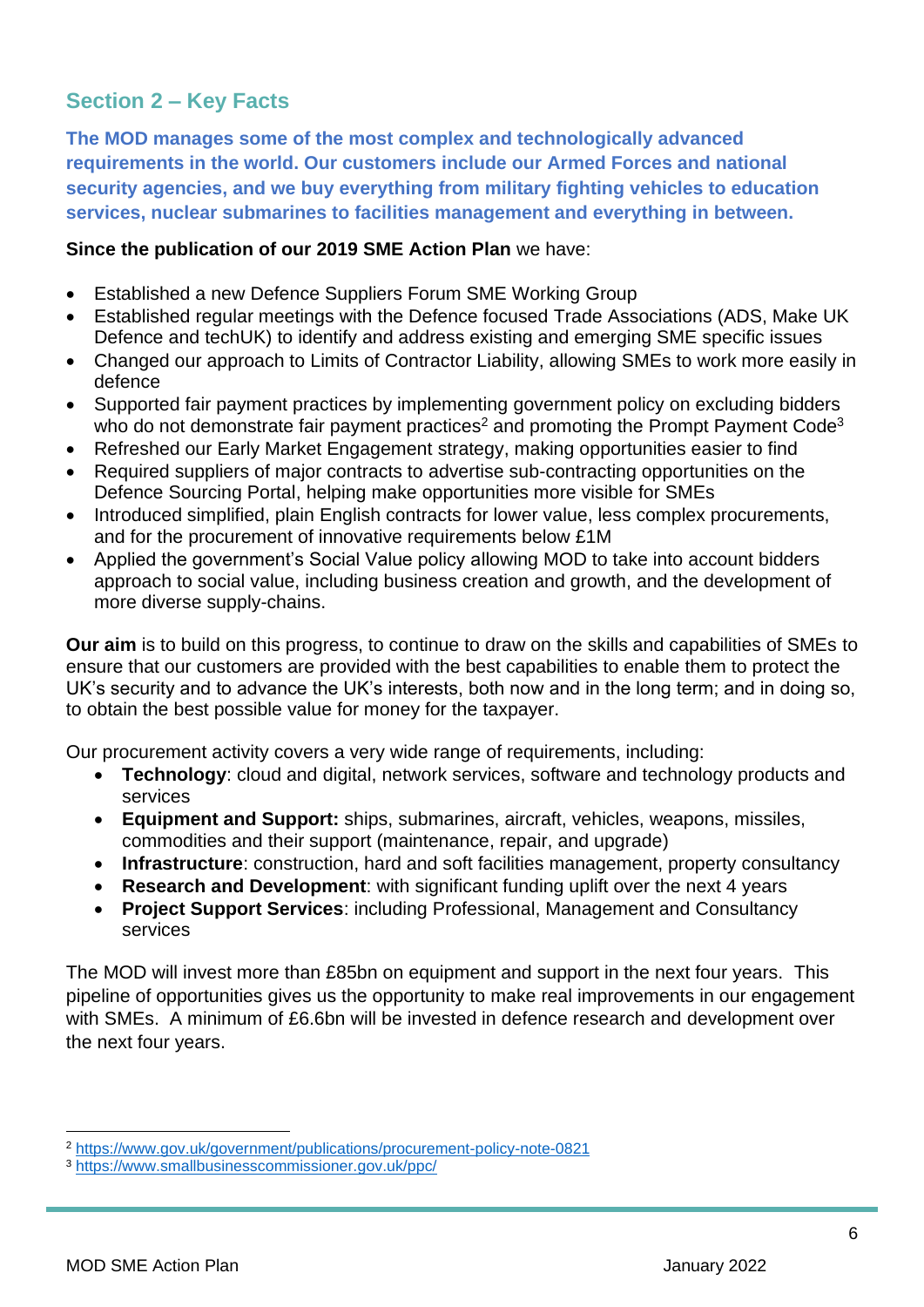The UK is one of the largest exporters of defence equipment in the world, winning orders of £7.9bn in 2020. For security exports, sales were £7.95bn in 2020.

### **Our Spend**

In 2019/20 the MOD spent approximately £21.1bn with industry. A breakdown of our 2019/20 spend by Crown Commercial Service Category coding is provided below which is expressed in millions.



**Source: MOD Categorised Spend return to Crown Commercial Services (CCS) Data is Procurement spend only, Non-Procurement (Grants, staff related costs) are not included.**

In Financial Year 2019/20 we spent some £1.1bn directly with SMEs, up from £775M in the previous year. For indirect spend, which makes up most of our engagement with SMEs, the figures were £3.4bn up from £3.2bn. The chart below illustrates progress since 2017 towards our target that 25% of our spend will go to SMEs by 2022.

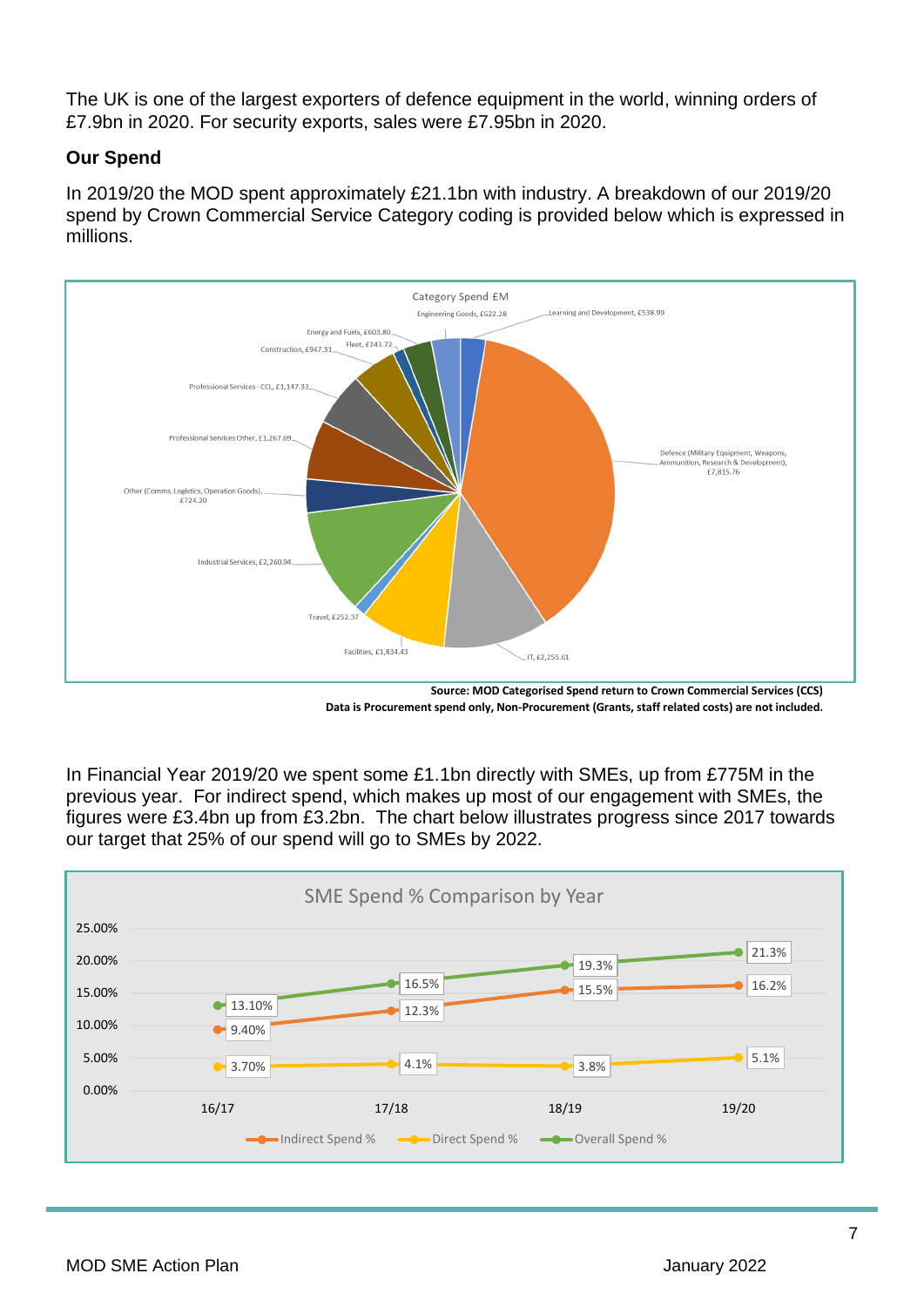# **Section 3 - Adding Value: SME Contributions to Defence**

**Smaller suppliers add real value to MOD's procurement activity, accounting for some £4.5bn of our spend with third party suppliers in 2019/20. SMEs are engaging in our supply chain in a wide variety of ways, reflecting their diversity, customer focus and agility.** 

**The following examples highlight some of the success stories and demonstrate different routes that SMEs take to engage in UK defence. Defence will actively promote these to enable the lessons learned to be shared and adopted across the whole of MOD's business.** 

# **Collaboration with other SMEs**

**2iC, D3A and 4GD** are three independent UK SMEs. 2iC are global leaders in providing digital interoperability in the battlespace; D3A Defence specialises in the development and delivery of training solutions to the military; and 4GD offers measurable close-combat virtual and reality training at its 4GD SmartFacility™.

They are bringing their expertise together to jointly create a reconfigurable, data-driven, nonballistic shoot house that is designed to improve soldiers' close combat skills.

# **Tap into Support for Innovation: Defence and Security Accelerator (DASA)**

Over the last 3 years DASA has invested over £103m on innovative projects with industry and academia; over 60% of this has gone to SMEs.

*Cervus Defence – data-led innovation to improve training and readiness. As part of a £240,000 contract, Cervus Defence's system was trialled with the Parachute Regiment in Kenya, improving shot accuracy. Cervus director Alan Roan said: 'With DASA's funding and access to the end-user we have been able to achieve in one year what would have otherwise taken us three years and multiple rounds of fundraising.'* 

*Oxford Space Systems – Defence invested £1m in a new generation of pioneering British deployable satellite antennas. The 'wrapped rib' antenna is lighter, less complex and more costcompetitive than those currently available commercially. It will make the UK the first European country with the capability of a flight-proven parabolic deployable antenna.*

*SimCentric, is a veteran-run technology company focused on transforming training, safety, and operational decision making through innovation. In 2020, DASA awarded the company £300,000 through the Open Call for Innovation (Rapid Impact), to improve training for personnel, making it more realistic, intuitive and immersive, while lowering the costs. Trials have taken place with the Parachute Regiment, the RAF Regiment, and the Royal Marines. These tests have proven that Immersive reality technologies have the potential to transform training within the UK MOD, providing affordable and effective capability that bridges the gap between synthetic and live training.*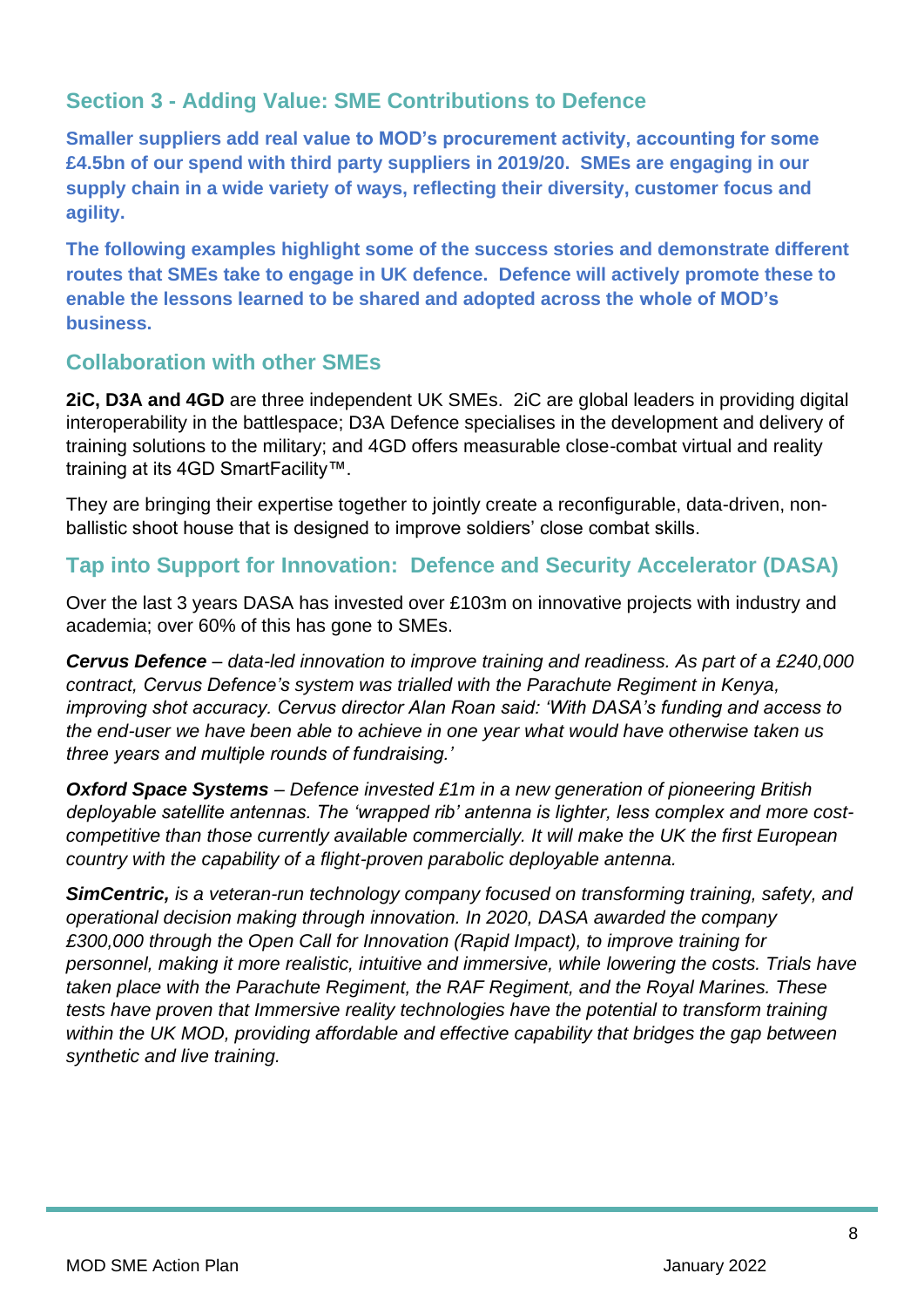# **Engaging through the Supply Chain**

**Atec Engineering Solutions** are a UK based, privately owned SME manufacturing business, currently working with several Defence primes, both in the UK and globally. The company has long-term agreements in place with Boeing Defence UK in support of the MOD's Chinook fleet.

Atec's chair, Andrea Hough says: *"Taking the opportunity to engage with and listen to the needs of the global defence sector and the large prime contractors is critical to building long term relationships and the opportunities to do this are there for SMEs. Over the years, we have learned that investing time to both understand and challenge our customers, has enabled us to tailor our approach and collaborate with them more effectively."*

# **Providing Expertise**

**Geometric Manufacturing Ltd,** a specialist machining company has a long history of supplying the defence industry via different routes and entry points. Their products can be found in a multitude of end use applications.

The company believe that maintaining close collaborative relationships with its customers ensures that the manufacturability of client designs is reviewed right from product conception, and the company has an in-house design capability to take that support to a high level.

Expertise extends down the supply chain, with a network of approved subcontractors helping to meet specialised requirements. The expert support offered by Geometric Manufacturing over many years has contributed to meeting UK MOD, NATO and foreign government requirements, earning valuable export revenue for the UK economy.

## **Customer Focus**

**Copernicus Technology** provides Maritime Patrol Aircraft Training and Consultancy Services. The company won contracts through an MOD framework contract supporting the RAF P-8 Poseidon programme providing visual recognition training material and a comprehensive, ground-breaking training management system, along with a partner micro-SME, Aquila Learning.

The Poseidon Delivery Team found it highly successful dealing with a micro-SME that really understands and empathises with their needs.

# **Engagement with Defence Prime Contractors**

Of course, MOD recognises that improving access to opportunities for SMEs also requires support from MOD as the end customer and just as importantly aligning the interests of our prime contractors, who manage so much of the defence supply chain. We are working closely with these prime contractors to ensure that together we are maximising the opportunity for all suppliers to contribute their skills and experience in delivering UK defence and security requirements.

## <span id="page-8-0"></span>**Section 4 - Our Action Plan**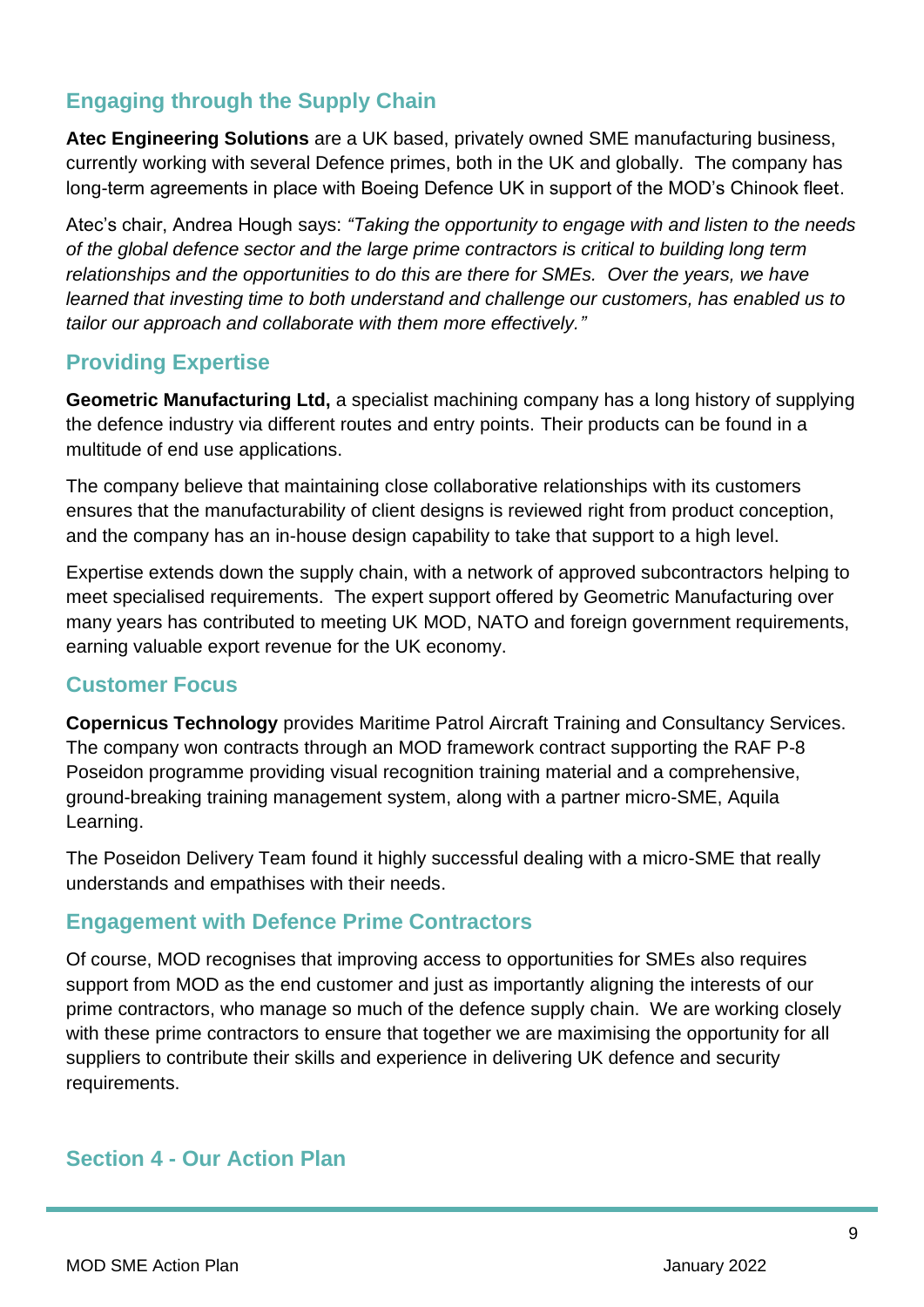**The sections below set out how we will help deliver on our commitment to SMEs and support the aims of DSIS, allowing defence to benefit from the significant value that SMEs deliver. This requires us to improve access to opportunities and engagement with smaller suppliers throughout the supply chain. It also means harnessing the experience and expertise of SMEs in how we achieve this through the DSF SME Working Group.** 

**The actions being taken are informed by our ongoing engagement with the SME community, reflecting their expressed priorities and the barriers that prevent them from working in support of UK defence.**

**This approach is endorsed by the Minister for Defence Procurement in his role as the department's SME Lead Minister and the following action plan includes target dates and outcomes to allow us to track our progress.** 

# **Driving Improvement: The Defence Suppliers Forum SME Working Group**

In the Defence and Security Industrial Strategy (DSIS) we committed to strengthening the Defence Suppliers Forum<sup>4</sup> to help ensure that SMEs have a voice in the development of the UK defence sector. Central to ensuring that we deliver against this commitment and to delivering against this action plan is the new Defence Suppliers Forum SME Working Group.

The inclusion of the government customer, SMEs, prime contractors, and Make UK Defence<sup>5</sup> (representing the defence focused Trade Associations) means that the solutions that we find will be relevant and achievable. The continuous dialogue enabled through the Working Group means that our approach will evolve, keeping it focused on the most pressing issues for SMEs. The DSF SME Working Group will explore opportunities for improvement, for example standardising and simplifying procurement processes to reduce the overheads associated with working in defence.

Our aim is that the SME Working Group will provide a focus for ongoing dialogue, and that collectively we will deliver real change to benefit smaller suppliers. As a starting point for this process we asked the SME members of the Working Group to develop a list of their highest priority concerns – those that were most pressing and if addressed would make the greatest difference to their businesses.

In order to ensure that SMEs have a clear voice and can lead the activities of the Working Group, the methodology used ensured that a majority of the members are small businesses and that the Working Group and each of the three sub-groups are co-chaired by SMEs. This allows us to benefit from their expertise and experience and guarantees that SME's genuine concerns are reflected in our work.

In the following tables we lay out the three key priorities that the SME members have identified for delivery by the end of March 2022.

| <b>Priority #1</b> | <b>Workstreams Action</b> |
|--------------------|---------------------------|
|                    |                           |

<sup>4</sup> The Defence Suppliers Forum (DSF) enables strategic engagement between government (MOD) and the Defence Industry, including Primes, Mid-Tier, and Small and Medium-sized Enterprises (SME). Its focus is to provide real improvement for both MOD and Defence Industry by the sharing of information, alignment of objectives where possible, and by optimising the contribution both Defence and Industry can jointly make to defence capability.

<sup>5</sup> <https://www.makeuk.org/about/make-uk-defence>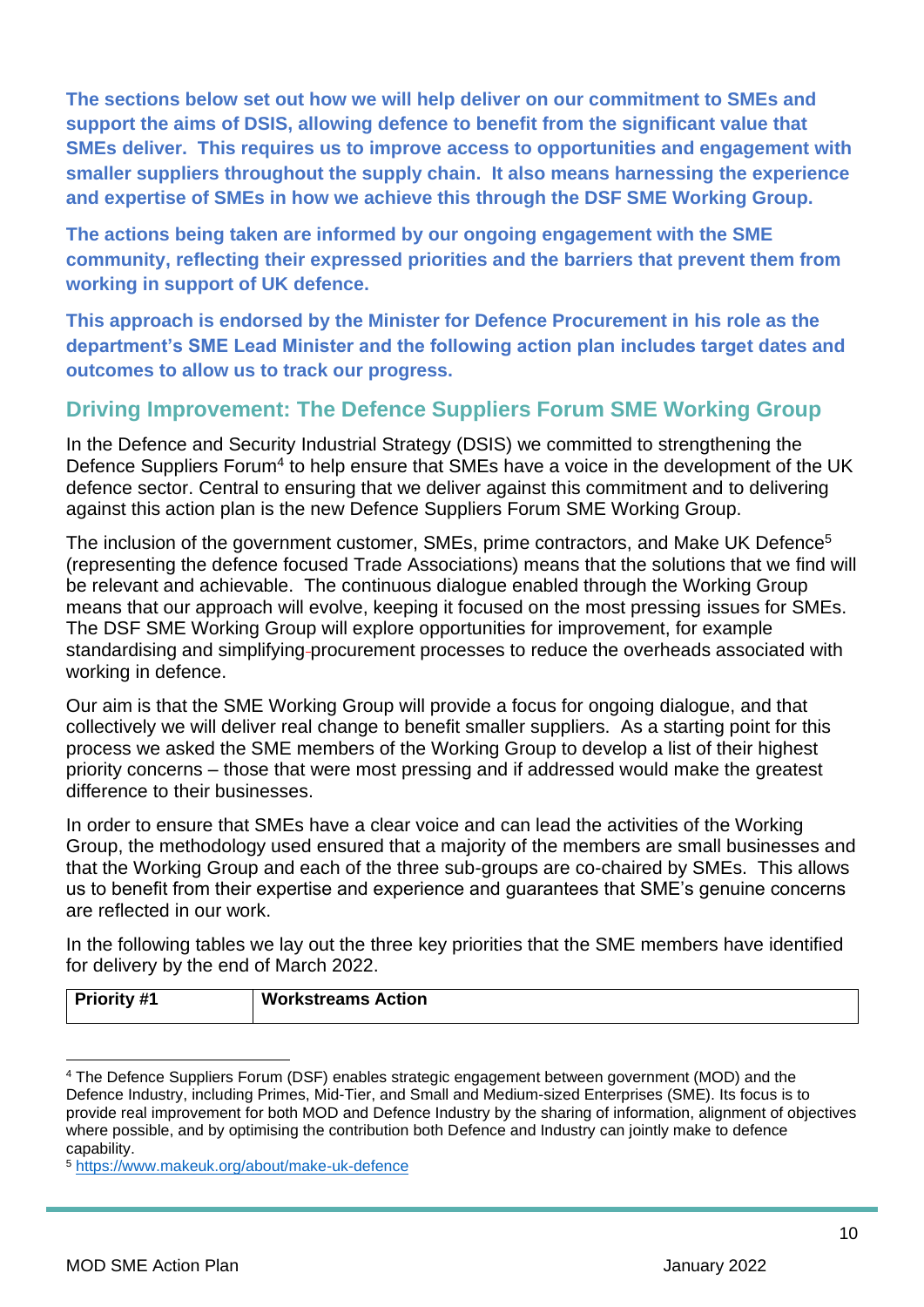| Improve visibility of     | Gather data on the SME engagement with Frameworks and impact of                                            |
|---------------------------|------------------------------------------------------------------------------------------------------------|
| Framework landscape       | $\bullet$                                                                                                  |
| The scope of this         | Frameworks on SMEs. Identify what steps can be taken to address these                                      |
| workstream will           | concerns.                                                                                                  |
| <i>include frameworks</i> | Develop a route map illustrating the framework landscape across defence                                    |
| run by MOD, CCS           | and wider government, and improve awareness of opportunities.                                              |
| and primes                | Develop a Framework Library to be hosted on Gov. UK providing                                              |
|                           | information on key Frameworks.<br>Learn from examples of best practice, and identify areas for improvement |

| <b>Priority #2</b>                                            | <b>Workstreams</b>                                                                                                                       |
|---------------------------------------------------------------|------------------------------------------------------------------------------------------------------------------------------------------|
| Improve the visibility<br>and transparency of                 | Initial Proposal for JOSCAR <sup>6</sup> -Lite portal for speculative registrations.<br>$\bullet$                                        |
| opportunities for<br>SMEs through the<br>defence supply-chain | Develop proposal to improve Trade Association co-ordination through<br>$\bullet$<br>Defence Trade Association Alignment Council (DTAAC). |
|                                                               | Ts&Cs pilot - develop detailed scope and timelines for 2 month sprint.<br>$\bullet$                                                      |
|                                                               | Develop proposal to improve access to FLC end customer.<br>$\bullet$                                                                     |
|                                                               | Develop proposal to improve access to primes and inform role of SME<br>$\bullet$<br>Champions.                                           |

| <b>Priority #3</b>      | <b>Workstreams</b>                                                                                                                                    |
|-------------------------|-------------------------------------------------------------------------------------------------------------------------------------------------------|
| Develop ways to         | Identify other measures of SME engagement,                                                                                                            |
| measure MOD's           | $\bullet$                                                                                                                                             |
| engagement with         | Consider how the available data might be used as a dashboard to                                                                                       |
| SME <sub>s</sub> to aid | $\bullet$                                                                                                                                             |
| understanding and       | help monitor the effectiveness of policy. Combine lag and lead                                                                                        |
| measure progress        | indicators to give us an opportunity to improve.                                                                                                      |
|                         | Trade Associations (Make UK Defence, ADS and techUK) to consider<br>$\bullet$<br>value of undertaking an annual survey to track SME defence activity. |

Progress against these priorities is being driven by focused workstreams involving government, SMEs, the Trade Associations and prime suppliers working together to develop actions. The

<sup>&</sup>lt;sup>6</sup> The Joint Supply-Chain Accreditation Register: <https://hellios.com/joscar/>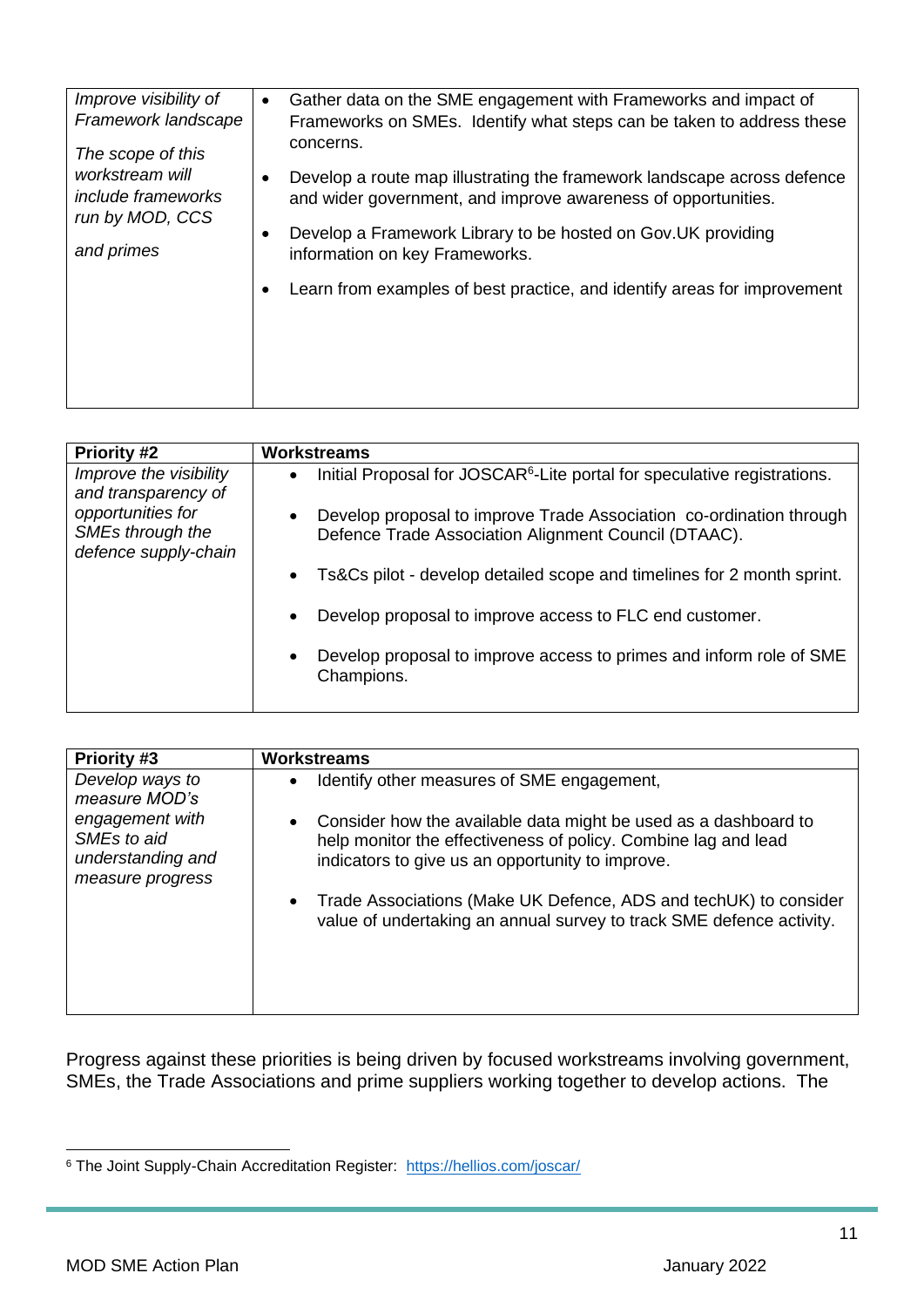workstreams will report progress regularly to the DSF SME Working Group for scrutiny and discussion.

**We are always seeking new participants to improve the DSF Working Group.** If you are an SME either working in defence or considering working in defence and believe you have something to offer the Working Group, then please let us know by emailing us [DefComrclSSM-](mailto:DefComrclSSM-Suppliers@mod.gov.uk)[Suppliers@mod.gov.uk](mailto:DefComrclSSM-Suppliers@mod.gov.uk)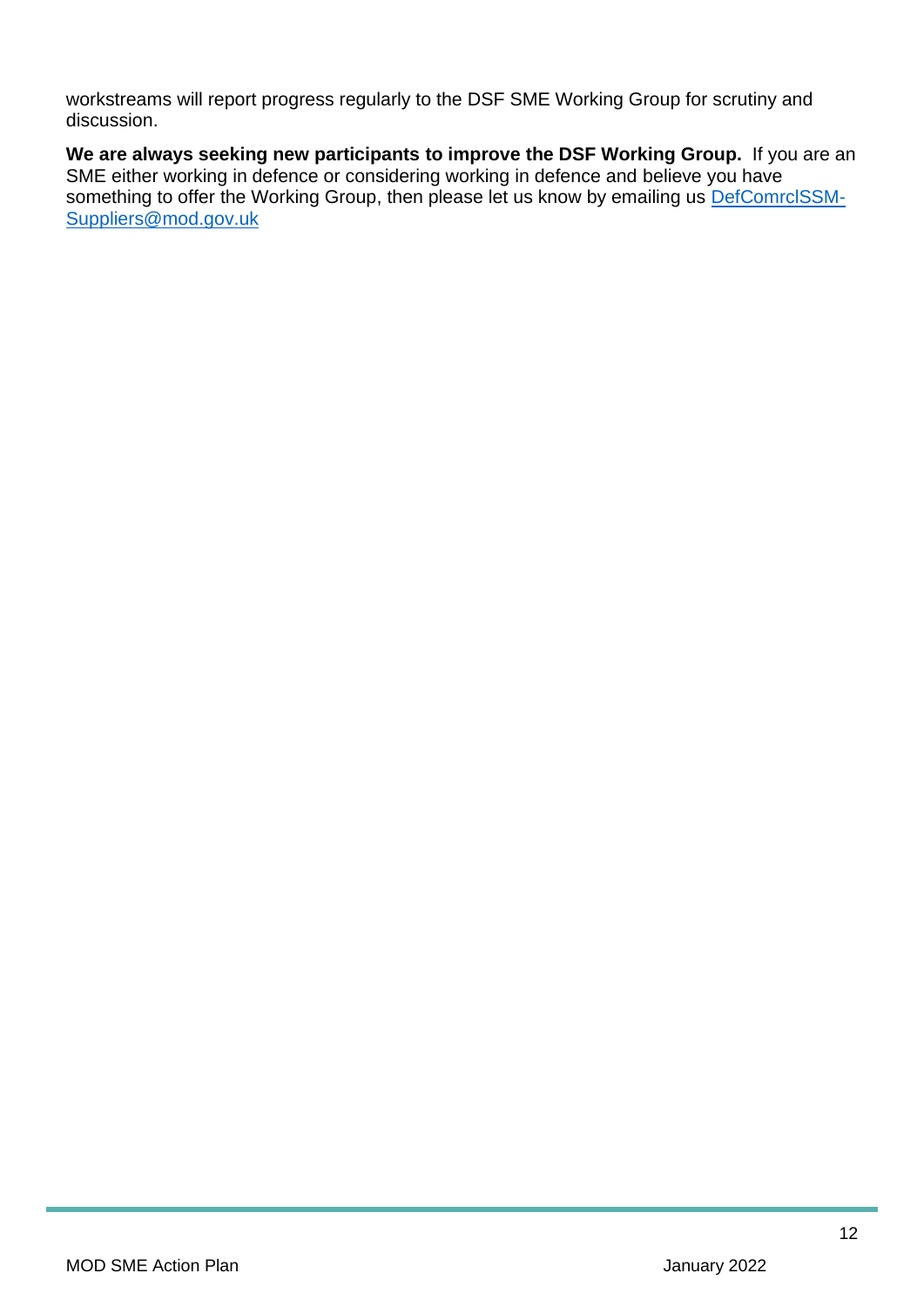# **4.1 Industry as a Strategic Asset**

**We recognise the value added by the whole defence supply-chain, with vital contributions being made by primes, mid-tiers and SMEs. To support smaller suppliers in our supply chain and to ensure that we maximise opportunities for UK based suppliers, we are strengthening our engagement with the defence industry and putting in place measures to improve opportunities for suppliers based throughout the UK.** 

**We are engaging with our Strategic Suppliers through our Strategic Partnering Programme (SPP).**<sup>7</sup> to influence behaviours to improve the global competitiveness of the supply-chain by encouraging wider diversity, innovation and sustainability at all tiers of the defence supply chain.

| <b>Commitment #1</b>                                                                                                                                                                                                                        | <b>Outcome</b>                                                                                                                   | <b>Target Date</b> |
|---------------------------------------------------------------------------------------------------------------------------------------------------------------------------------------------------------------------------------------------|----------------------------------------------------------------------------------------------------------------------------------|--------------------|
| As a standard part of SPP<br>engagement we will seek evidence<br>from Strategic Suppliers that they<br>have or are developing effective<br>ways of engaging SMEs. Strategic<br>Supplier SME Champions will report<br>regularly on progress. | Strategic Suppliers focus on how to<br>engage SMEs in the supply chain and<br>we can share best practice across our<br>business. | By March 2022.     |

<span id="page-12-0"></span>**Revised Industrial Participation Policy.** In order to maximise opportunities for the UK supplychain, the government intends to introduce a revised Industrial Participation policy. The policy will ask suppliers to set voluntary targets for UK content and articulate their plans for opening up opportunities for the UK supply chain pre-contract; they will then be regularly assessed against them (with Ministers briefed on progress towards targets).

The government will launch a pilot programme to develop these approaches, including engaging with major defence equipment suppliers on an initial set of MOD procurement programmes for both options.

| <b>Commitment #2</b>                                                                                                                                                                                            | <b>Outcome</b>                                                                                                                                                                                                                           | <b>Target Date</b> |
|-----------------------------------------------------------------------------------------------------------------------------------------------------------------------------------------------------------------|------------------------------------------------------------------------------------------------------------------------------------------------------------------------------------------------------------------------------------------|--------------------|
| Revise the UK's Industrial<br>Participation Policy, launching a<br>programme to develop an approach<br>asking suppliers to set voluntary<br>targets for UK content and articulate<br>their plans for opening up | Encouraging Prime contractors to give<br>further consideration to what the UK<br>supply chain can offer, opening up<br>more opportunities for UK companies<br>including SMEs. Helping inform HMG<br>regarding barriers to making greater | Q1 2022.           |
| opportunities for the UK supply<br>chain.                                                                                                                                                                       | use of the UK industrial base.                                                                                                                                                                                                           |                    |

**We will establish a Defence Supply Chain Development and Innovation Programme,** leveraging wider government investment and informed by successful BEIS initiatives in civil sectors, to support the development of a more productive and competitive UK defence sector.

<sup>7</sup> The Strategic Partnering Programme is the name given to MOD's approach to managing relationships with its 19 Strategic Suppliers. It is focused on continuous improvement in the delivery of MOD requirements based on a collaborative and open approach.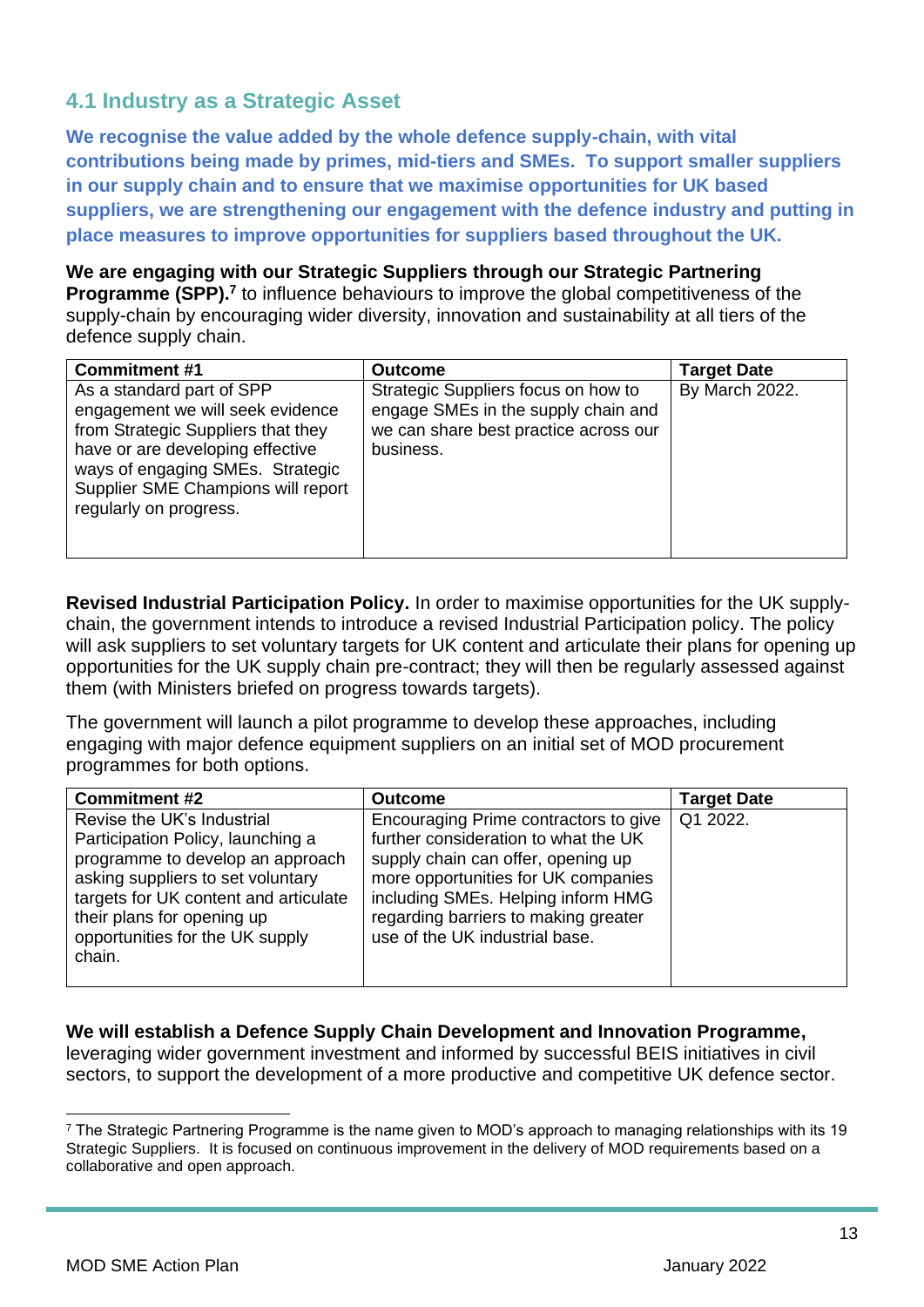The programme will aim to develop stronger mid-tier defence companies and support SME growth across the UK.

| <b>Commitment #3</b>                                                                                                                                                                                              | <b>Outcome</b>                                                                                                                                                                                                                                              | <b>Target Date</b> |
|-------------------------------------------------------------------------------------------------------------------------------------------------------------------------------------------------------------------|-------------------------------------------------------------------------------------------------------------------------------------------------------------------------------------------------------------------------------------------------------------|--------------------|
| Establish an MOD and Industry<br>funded Defence Supply Chain<br>Development and Innovation<br>Programme, leveraging wider<br>government investment and<br>informed by successful initiatives in<br>civil sectors. | Support the development of a more<br>productive and competitive UK<br>defence sector, including the sector's<br>SMEs, reducing cost and risk within<br>MOD programmes and supporting a<br>UK defence sector better able to win<br>domestic and export work. | Launch in Q2 2022. |

### **We will establish a UK-wide Defence Technology Exploitation Programme (DTEP)**

**initiative.** Building upon the successful National Aerospace Technology Exploitation Programme (NATEP) and informed by the Northern Ireland pilot Defence Technology Exploitation Programme (run by Invest Northern Ireland with support from BEIS) MOD will establish a UK-wide DTEP. This programme will seek to support SMEs across the Defence sector in developing innovative technologies and winning new business, through working collaboratively with higher tier companies. It will offer partial grant funding of projects which are a collaboration between UK SMEs and one or more higher-tier partners, and support MOD's current and upcoming equipment capabilities and technology priorities.

| <b>Commitment #4</b>                                                                                                                                                                          | <b>Outcome</b>                                                                                                                                                                                                                                                                                              | <b>Target Date</b>                                                    |
|-----------------------------------------------------------------------------------------------------------------------------------------------------------------------------------------------|-------------------------------------------------------------------------------------------------------------------------------------------------------------------------------------------------------------------------------------------------------------------------------------------------------------|-----------------------------------------------------------------------|
| Establish a UK-wide Defence<br><b>Technology Exploitation Programme</b><br>(DTEP) initiative to support<br>collaborative projects between<br>SMEs and higher tier companies<br>across the UK. | Support SME suppliers across the UK<br>to develop innovative materials,<br>technologies and products and enable<br>them to join Defence supply chain.<br>The Programme will specifically seek<br>proposals which support MOD's<br>current and upcoming equipment<br>capabilities and technology priorities. | Development of UK-<br>wide scheme.<br>aiming to launch in<br>Q2 2022. |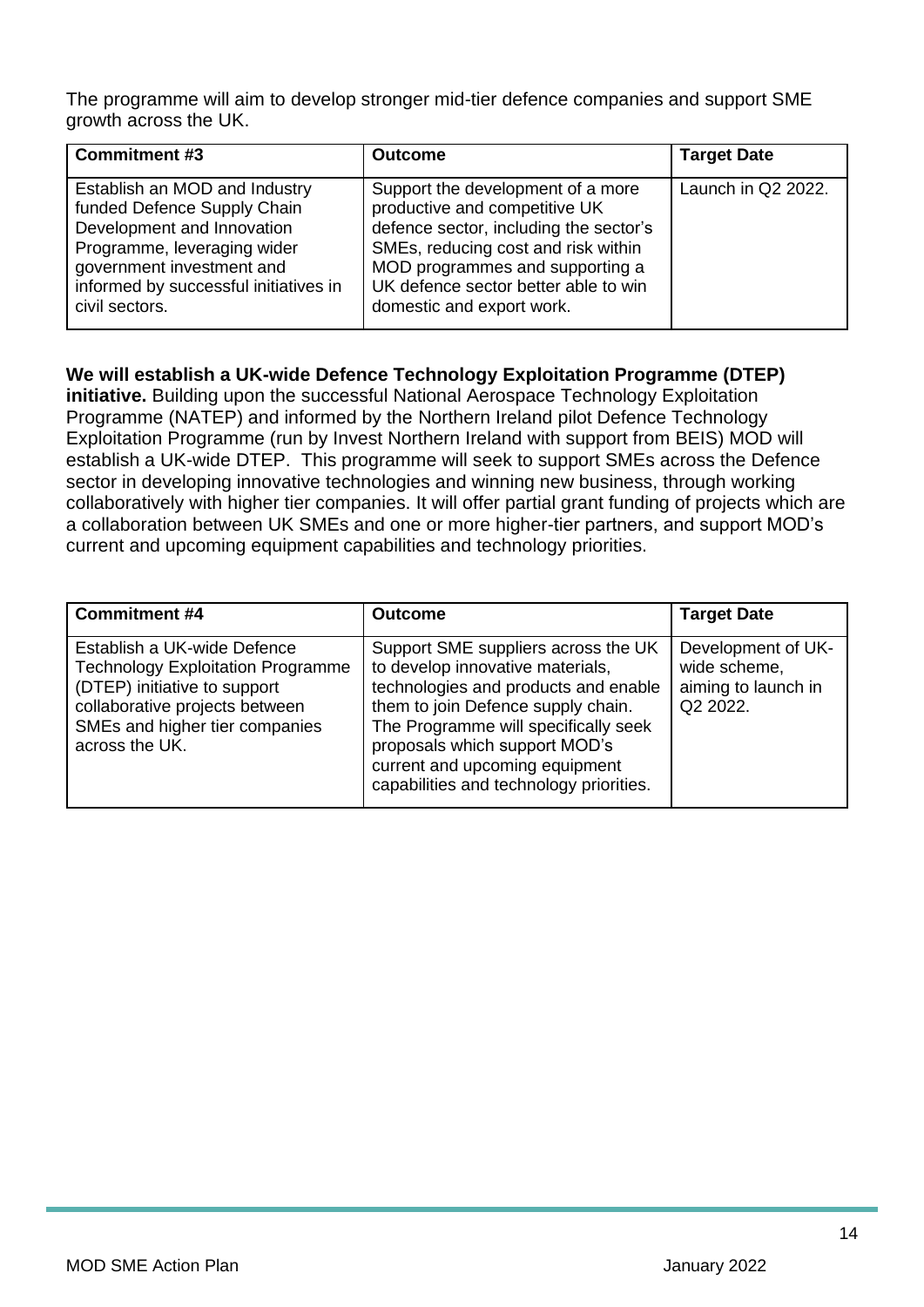# **4.2 Acquisition and Procurement Policy**

**The size and complexity of defence procurement can be daunting for prospective suppliers, and especially SMEs working with the MOD for the first time. That is why we are continually seeking ways to make our procurement simpler, more transparent, and more accessible.** 

**We need a Defence Acquisition System that drives pace, efficiency, and value in acquisition processes to meet the threats of the modern world. We are empowering programme teams to tailor their approach to reflect the level of risk and complexity, and encouraging collaborative working, including with industry, to set programmes up for success from the outset. Transformation of our acquisition system will be enabled by changes in behaviour including encouraging individuals to take appropriate risk.**

**Within the MOD we are encouraging teams to consider breaking up larger procurements into lots where this is appropriate, opening up competitions to a wider range of suppliers including smaller suppliers and those with innovative solutions.** 

**The UK's departure from the European Union is an opportunity to reform the Defence and Security Public Contracts Regulations (2011) (DSPCR) which control defence and sensitive security procurement in the public sector. A significant proportion of MOD's procurement is conducted under this regime.**

**The following section lays out the government's high-level policy commitments and how we are implementing them to benefit SMEs seeking to work in defence.** 

**The MOD has embarked on an ambitious and comprehensive review of the DSPCR as part of the broader government review of the Public Procurement Regulations.** The Cabinet Office has published a Green Paper on Transforming Public Procurement which aims to speed up and simplify procurement processes and place value for money at their heart. Through this we will improve the pace and agility of acquisition, simplify the regulatory framework, tailor it to better enable innovation and support the pull through of new technology into defence and security capability.

As set out in the December 2021 Government response to the public consultation on transforming public procurement, the Government intention is to combine four sets of regulations – including DSPCR – into a simpler, single set of rules, with legislation brought forward when Parliamentary time allows. This will include defence and security sector-specific rules where these are required to protect our national security interest or our industrial base.

SMEs will benefit from a new regime that aims to speed up and simplify procurement processes, with greater uniformity in the rules across different departments, more modern commercial purchasing tools, and greater flexibility in the pull-through of new technology. This in turn should make it easier to access funding and investment.

| Commitment #5<br><b>Target Date</b><br><b>Dutcome</b> |
|-------------------------------------------------------|
|-------------------------------------------------------|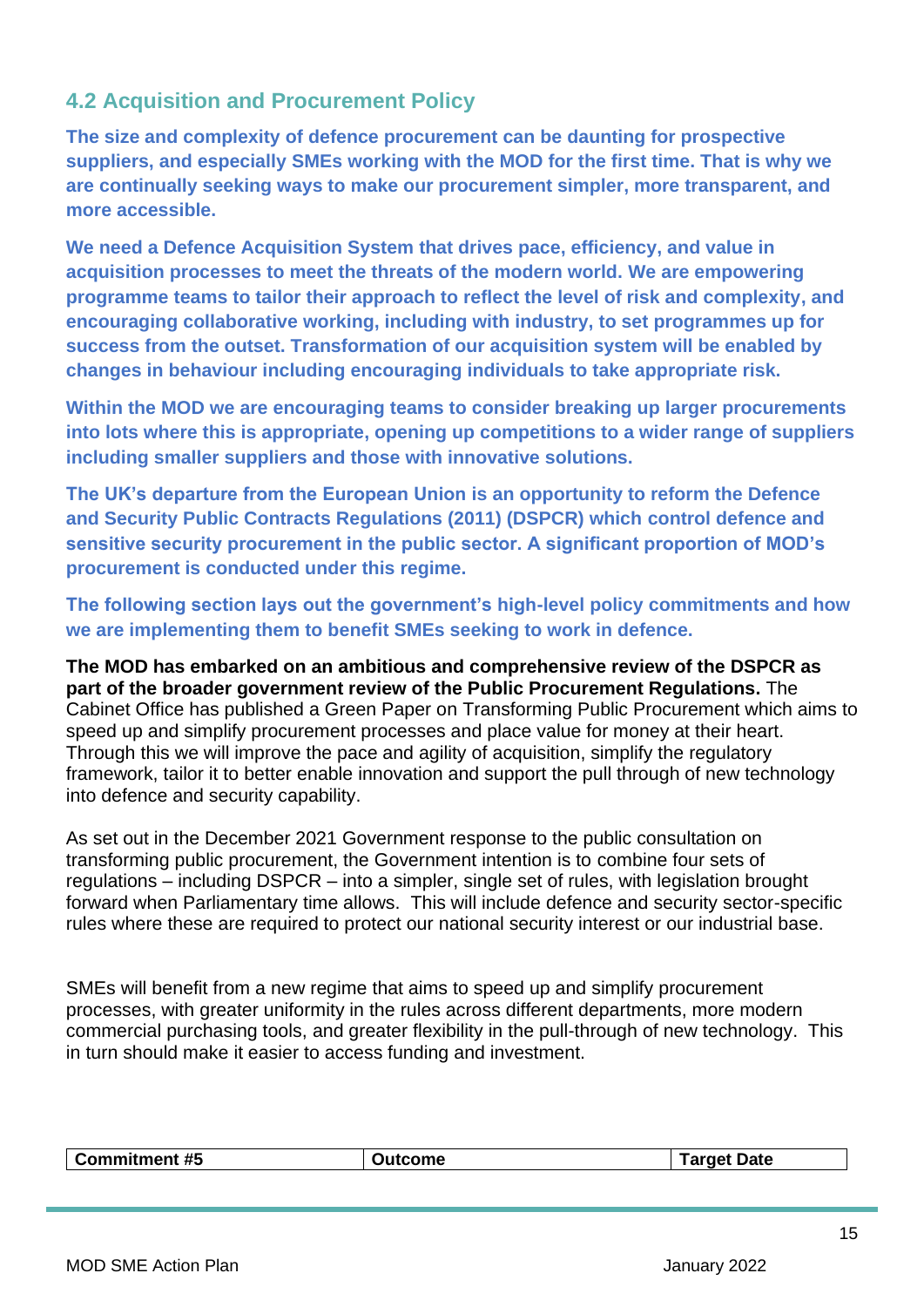| As part of the wider Cabinet Office        | SMEs will benefit from a simplified    | To be confirmed $-$ |
|--------------------------------------------|----------------------------------------|---------------------|
| led Procurement Reform                     | procurement regime, which will         | dates for           |
| Programme, we intend to replace            | remove duplication and make            | introduction of the |
| the current PCR and DSPCR with a           | procurement more agile and flexible.   | Bill are subject to |
| single uniform set of rules                |                                        | Parliamentary       |
| supplemented with specific features        | It is intended that SMEs will benefit  | business.           |
| to give greater flexibility to better suit | from greater levels of transparency    |                     |
| the characteristics of defence and         | throughout the procurement lifecycle,  |                     |
| security procurements and those            | and there will be new rights for       |                     |
| markets.                                   | subcontractors experiencing payment    |                     |
|                                            | delays in public sector supply chains. |                     |
|                                            |                                        |                     |
|                                            | A new single digital platform for      |                     |
|                                            | supplier registration will reduce      |                     |
|                                            | complexity for bidding for public      |                     |
|                                            | procurement. New flexible              |                     |
|                                            | procurement tools will be introduced   |                     |
|                                            | allowing suppliers to apply to join at |                     |
|                                            | any time, benefiting SMEs and new      |                     |
|                                            |                                        |                     |
|                                            | entrants.                              |                     |
|                                            |                                        |                     |
|                                            |                                        |                     |

### **The MOD has also been undertaking a comprehensive review of the Single Source Contract Regulations.** There are several proposals that will simplify the regime and speed up the contracting process which will benefit SMEs. Specific proposals include cutting the number of steps in the profit calculation process, reducing the reporting requirements and improving the dispute resolution process. Policy proposals for reforming the Regulations will be published in a Command Paper**.**

| <b>Commitment #6</b>                 | <b>Outcome</b>                          | <b>Target Date</b> |
|--------------------------------------|-----------------------------------------|--------------------|
| We will publish updated proposals in | Simplification and speeding up of       | Subject to         |
| a Command Paper laying out how       | procurement processes and               | parliamentary      |
| we will drive the desired outcomes   | incentivising major suppliers to access | timetable          |
| through our major prime suppliers.   | innovation and support wider            | agreement.         |
|                                      | objectives, including support to UK     |                    |
|                                      | SMEs, will open up new opportunities    |                    |
|                                      | for smaller suppliers.                  |                    |

**Limiting contractor liability.** The MOD has published an updated policy on the limitation of contractor's liability, responding to industry concerns that too often the department has sought to put uncapped liability onto bidding companies, which they may be unable to manage, may deter competition, and which do not reflect the degree of technical risk inherent in some defence projects. This approach had a disproportionate effect on smaller suppliers' ability to work in defence and the new policy removes many of these barriers.

| <b>Commitment #7</b>                  | <b>Outcome</b>                          | <b>Target Date</b> |
|---------------------------------------|-----------------------------------------|--------------------|
| Ensure commercial staff have the      | Proportionate approach will remove      | Ongoing.           |
| skills required to take proportionate | barrier for smaller suppliers, allowing |                    |
| risk-based approach in line with the  | them to manage an appropriate level     |                    |
|                                       | of risk.                                |                    |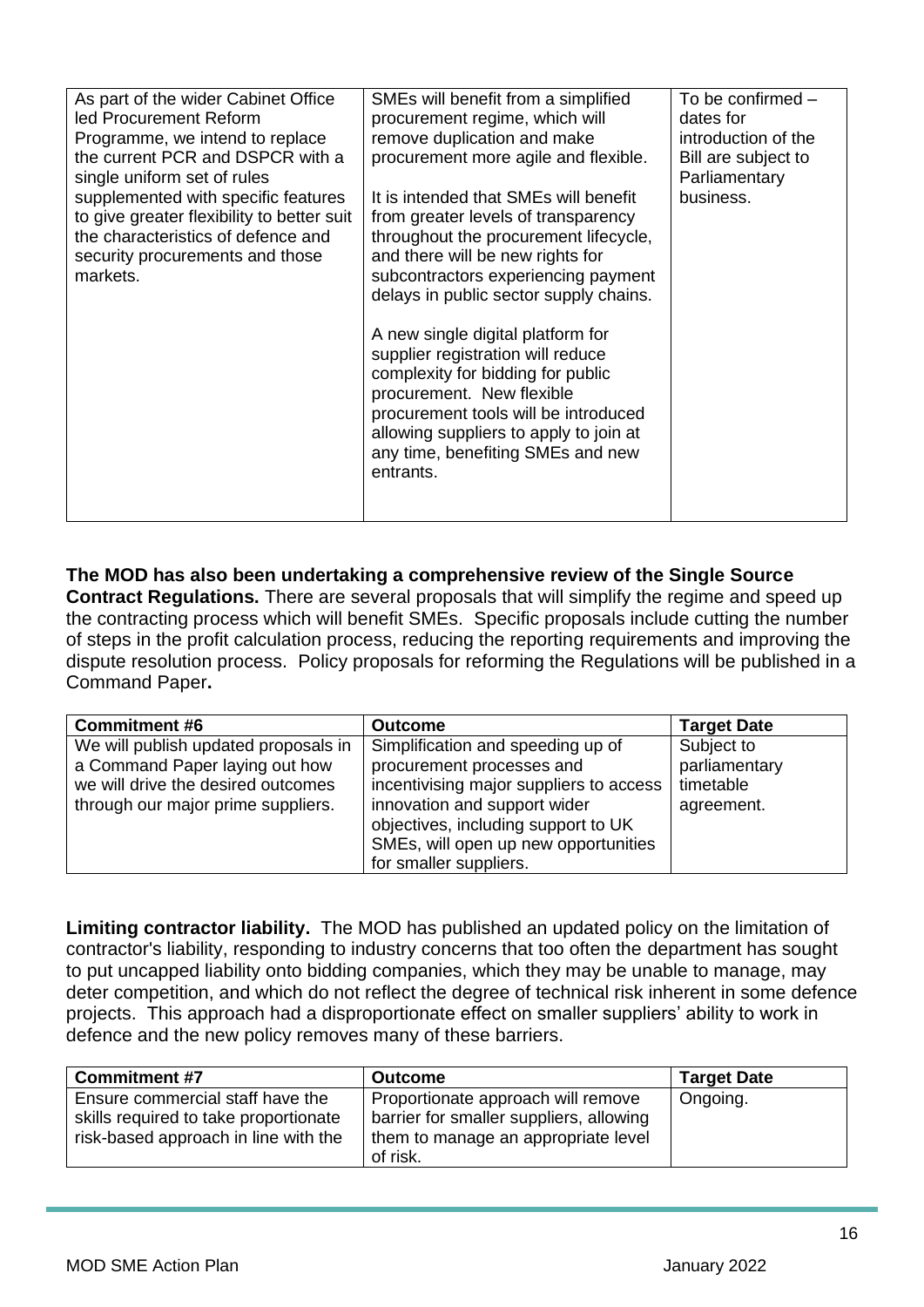| policy through training and |  |
|-----------------------------|--|
| awareness programme.        |  |

**Continuing to increase the capability of the commercial function.** Defence will continue to work to increase the capacity and capability of its commercial function. Along with other departments, we will continue to invest in the commercial expertise required to support the delivery of DSIS and this action plan, for example, by ensuing our teams can assess markets in which we operate in a more sophisticated way and by continuing to develop teams capable of contracting for open systems in an agile way.

| <b>Commitment #8</b>                  | <b>Outcome</b>                       | <b>Target Date</b> |
|---------------------------------------|--------------------------------------|--------------------|
| Upskilling of commercial function to  | MOD commercial staff approach the    | Ongoing.           |
| capitalise on the additional freedoms | market in a more agile way, engaging |                    |
| delivered by policy and practice      | smaller suppliers earlier in the     |                    |
| improvements. New training            | process and considering appropriate  |                    |
| available.                            | routes to market.                    |                    |

# **4.3 Technology and "Pull Through"**

**We want to encourage innovation in our business and attract new and non-traditional suppliers, including SMEs, at all levels of the defence supply chain. Our customers have put innovation high on their agenda and we expect this to be reflected in their future requirements. Technology is creating both threats and opportunities for the UK's security and prosperity, and innovation is vital to maintaining our military advantage.** 

**Accelerating deployment of technology and planning for through-life capability management.** The MOD is investigating potential changes to planning and commissioning processes with the aim of ensuring new technology is exploited effectively and brought into service seamlessly. We are considering how the MOD might need to change further to deliver this vision.

**Identifying opportunities for co-creation and co-investment.** MOD is supporting industry and Local Enterprise Partnerships (LEPs) in piloting a network of new Regional Defence and Security Clusters (RDSCs), starting with the South West of England. As a part of the implementation of the Defence Supplier Forum Innovation Operating Model for MOD and industry, these clusters will allow industry and government to share ideas and challenges, promoting collaboration and commercialisation. By creating collaborative pathways for nontraditional and established SMEs to engage with MOD Strategic Suppliers and Tier 1 companies the clusters will offer a route into the defence supply chain. An increasing number of regions supported by MOD are currently working to establish the next RDSCs in Scotland, London and the North West and Western Gateway areas of England with other areas under active consideration.

### **South West Regional Defence and Security Cluster – engaging SMEs**

The first of the Regional Defence and Security Cluster (RDSC) pilots was launched in the South West in November 2020 through the active participation of the regional Defence Suppliers - Leonardo, Babcock, Thales and Atlas Elektronik along with the Heart of South West Local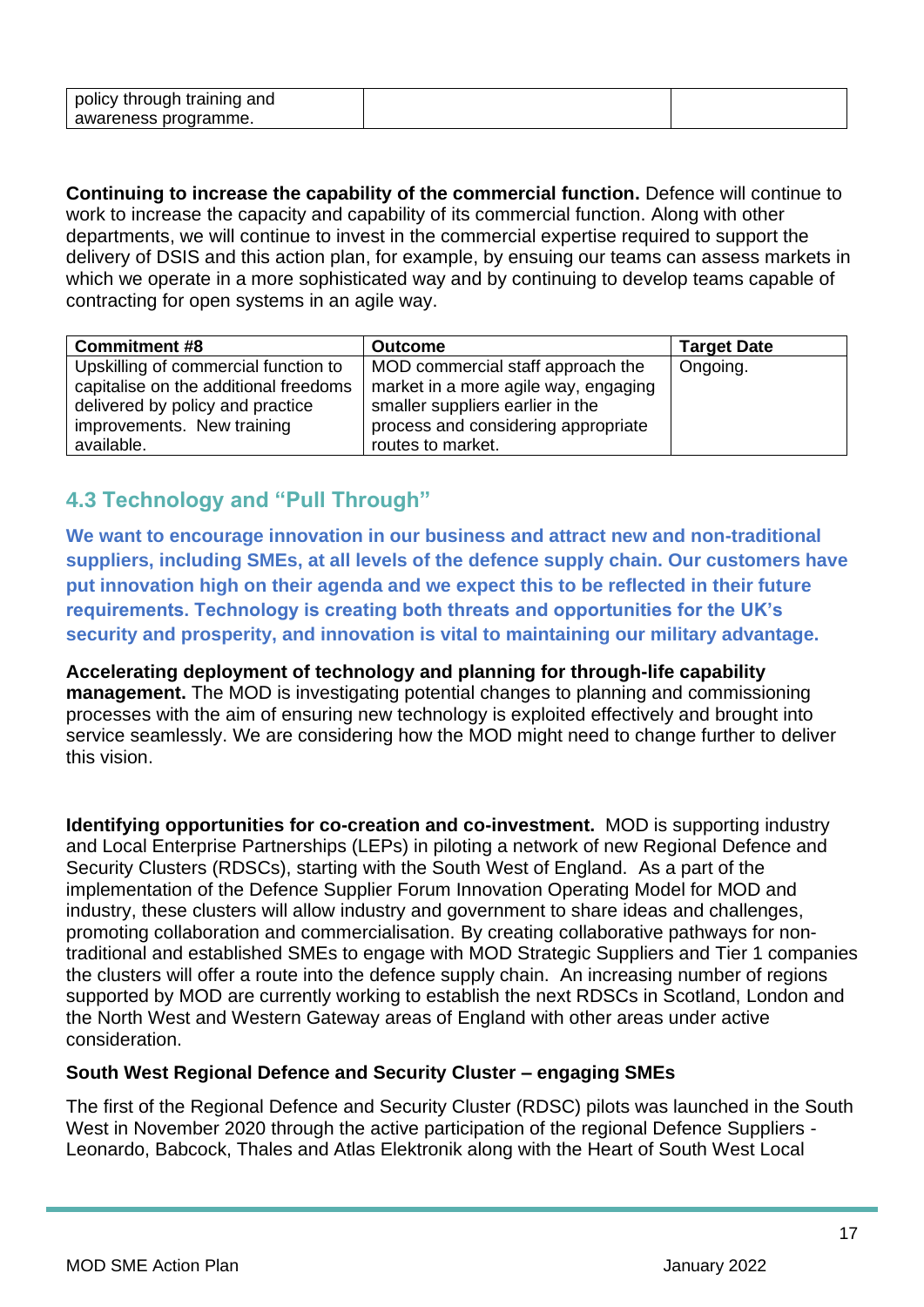Enterprise Partnership, Universities of Exeter and Plymouth, Plymouth City Council and a large number of SMEs. The South West RDSC offers a route into Defence for non-traditional SMEs based in Devon, Dorset, Somerset, Cornwall and the Isles of Scilly. It provides the means to collaborate and commercialise opportunities with Strategic Suppliers and other SMEs by addressing innovation challenges faced by Defence with opportunities from both MOD, the Strategic Suppliers and export markets. Membership is drawn from across the whole region, with affiliates in neighbouring regions. Since its launch over 150 participating organisations have become members, including 90 SMEs, with over half new to defence.

| <b>Commitment #9</b>                                                         | <b>Outcome</b>                                                                                                                                                                                                                                                                                                              | <b>Target Date</b>                                                     |
|------------------------------------------------------------------------------|-----------------------------------------------------------------------------------------------------------------------------------------------------------------------------------------------------------------------------------------------------------------------------------------------------------------------------|------------------------------------------------------------------------|
| Pilot a network of new Regional<br>Defence and Security Clusters<br>(RDSCs). | Allow industry and government to<br>share ideas, promoting collaboration<br>and commercialisation. They are<br>intended to develop innovative<br>regional industrial capabilities to<br>contribute to UK military capability by<br>creating collaborative pathways for<br>SMEs as a route into the<br>defence supply chain. | Experience and<br>evaluation of the<br>pilot clusters (Q1<br>$2022$ ). |

**Ensuring that our acquisition system supports rapid exploitation of new and emergent technologies.** Increasing the pace and agility of the MOD's acquisition processes will enable the pull-through of emergent technology and the delivery of capability while it is still technologically relevant. We have recognised that we need to tailor our acquisition and approvals approach to better support agile delivery. We have drawn on both internal and external experience, to develop revised approaches that we are currently testing. We will codify these changes in our guidance to teams.

| <b>Commitment #10</b>              | <b>Outcome</b>                       | <b>Target Date</b> |
|------------------------------------|--------------------------------------|--------------------|
| Revised guidance available to      | Fast moving technologies have routes | Apr 2022.          |
| support teams in adopting an agile | which ensure they are delivered more |                    |
| approach to delivery.              | quickly and effectively.             |                    |

### **The Defence and Security Accelerator (DASA)**

DASA's mission to find and fund exploitable innovation to support UK defence and security quickly and effectively, and support UK prosperity extends to all SMEs who are regularly submitting over half of all new ideas. The DASA vision is for the UK to have strategic advantage through the most innovative defence and security capabilities in the world and this relies on an ever broadening and deepening supplier base. DASA's unique team of regionally based Innovation Partners seek out new ideas and are hand to provide support to those SMEs who have not previously worked with Government.

The Defence and Security Accelerator funds innovation through two main mechanisms: Themed Competitions and the Open Call for Innovation.

**Themed Competitions** offer innovators the opportunity to submit proposals around specific government areas of interest, with the aim of driving the development of technologies that address predefined challenges in national security.

Through Themed Competitions, we work with the MOD, other government departments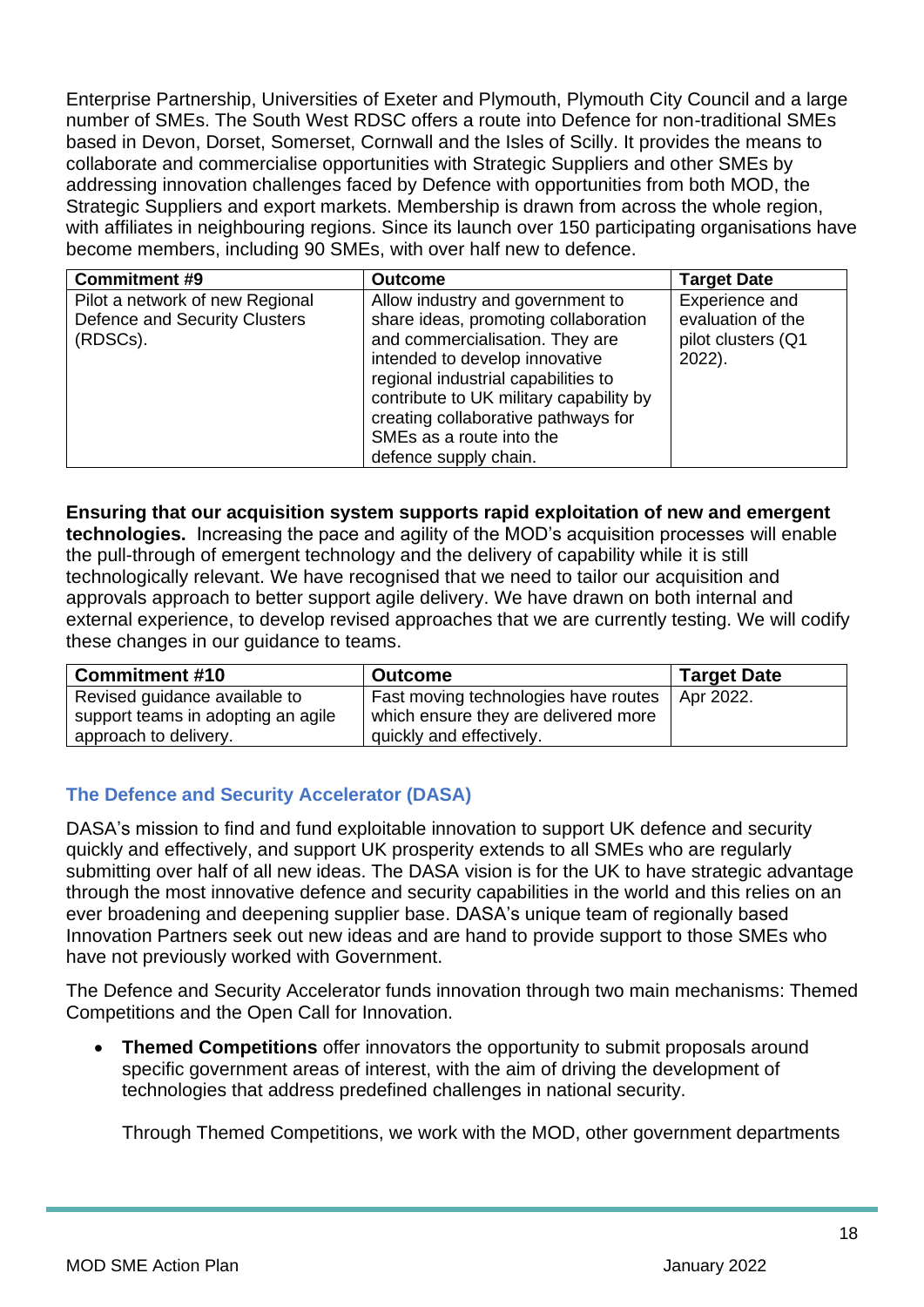and organisations across the wider public sector to maximise access to cutting-edge science and technology, providing a route to strategic advantage.

• **The Open Call for Innovation** is open to innovators with good ideas for defence and security, offering them the opportunity to submit their ideas to defence and security stakeholders. Innovations are welcomed that address any defence or security challenges where there is a relevant security Innovation Focus Area (IFA).

It is open for proposals all year round, with assessment dates scheduled across the year. We will gauge end users' interest, then assess and contract the very best of these ideas.

| <b>Commitment #11</b>                                                                                                                                                                                  | <b>Outcome</b>                                                                                     | <b>Target Date</b> |
|--------------------------------------------------------------------------------------------------------------------------------------------------------------------------------------------------------|----------------------------------------------------------------------------------------------------|--------------------|
| DASA will run innovation challenges<br>enabling SMEs to bid for funding in<br>order to raise technical readiness<br>levels of innovative ideas which<br>would address National security<br>challenges. | SMEs with innovative ideas can easily<br>accelerate technical readiness levels<br>and effectively. | Ongoing.           |

### **Defence Innovation Loans**

DASA has launched a new Defence funding competition: The Defence Innovation Loan, which currently has £10M available to fund Innovative Defence solutions.

This service provides an opportunity for single small and medium enterprises (SMEs) with Defence solutions to apply for a Defence Innovation Loan of between **£250,000** and **£1.6 million** with an interest **rate of 7.4% per annum**. This loan can be used to cover up to 100% of eligible project costs to aid the commercialisation of the solution.

This new opportunity is delivered by a unique partnership between DASA and Innovate UK, and builds upon our goal of helping to convert mature defence innovations into a viable business proposition that can compete for Defence procurement.

| <b>Commitment #12</b>              | <b>Outcome</b>                        | <b>Target Date</b> |
|------------------------------------|---------------------------------------|--------------------|
| Run a competition for SMEs to bid  | At least 3 SMEs per year are provided | Ongoing.           |
| for Defence Innovation Loans to    | with loan funding to aid              |                    |
| develop mature defence innovations | commercialisation of their innovative |                    |
| into viable business propositions. | ideas.                                |                    |

### **Access to Mentoring and Finance**

DASA's Access to Mentoring and Finance (A2MF) service is designed to provide innovators with access to the extensive national and regional business support, company growth and funding ecosystem. A team of Regional A2MF Partners, working across the UK, is making these vital links which offer businesses a greater chance of commercial success for the products and services they have developed for the Defence and Security sectors.

A2MF identifies, nurtures and educates: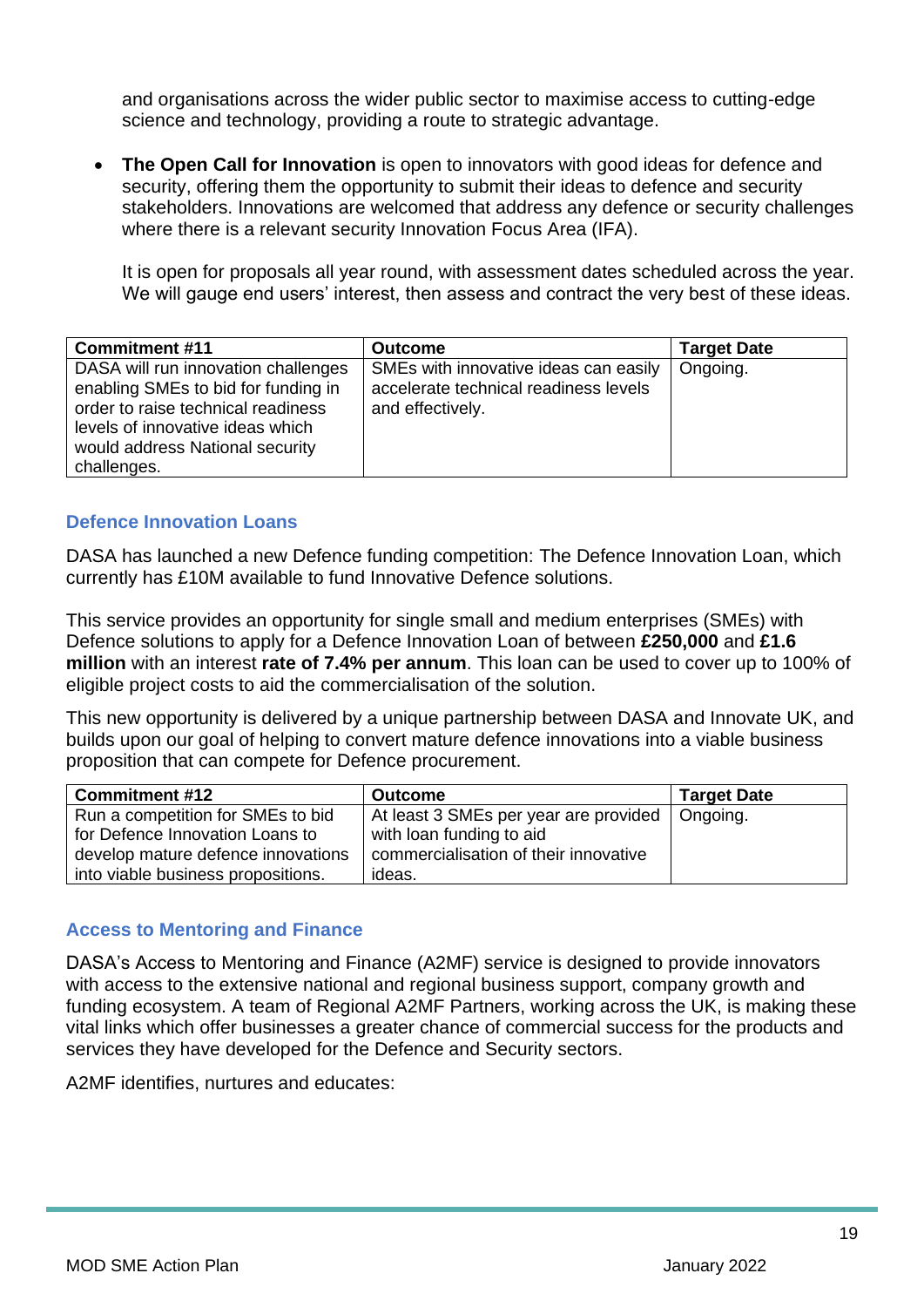- Business support **and** incubation providers **about working in the Defence and Security sector.**
- Equity finance **and** investors **about the opportunities of the Defence and Security sector.**

The service also manages a bench of mentors, funders and sub-contractors that can support and grow the DASA innovators.

| <b>Commitment #13</b>                                                                                  | <b>Outcome</b>                                                                                          | <b>Target Date</b> |
|--------------------------------------------------------------------------------------------------------|---------------------------------------------------------------------------------------------------------|--------------------|
| Provide an A2MF service to all<br>DASA funded SMEs. DASA will hold<br>at least one Investor Showcase a | SMEs are supported in<br>commercialising their innovative ideas<br>and raising their business readiness | Apr 2022.          |
| year to introduce SMEs to potential<br>investors.                                                      | level.                                                                                                  |                    |

### **Simple contracting**

DASA uses the **Innovation Standard Contract** (ISC), a short set of terms and conditions that have been created specifically for the provision of innovative requirements. This easy to understand contract aims to simplify engagement with DASA.

These terms and conditions are tailored for each competition, are published at the outset of each Themed Competition and are available on the DASA website for all Open Call Cycles.

### **Case Study: Dstl SME Searchlight**

*Dstl is committed to working with a wider range of innovative SMEs. This is underpinned by the [SME Searchlight](https://www.gov.uk/government/news/defence-science-and-technology-laboratory-launches-sme-searchlight-to-harness-innovation)<sup>8</sup> project, set up to attract SMEs and non-traditional defence suppliers.* 

*In 2019-20 Dstl extended its Searchlight outreach activities, holding events for SMEs to understand priority Defence Science & Technology (S&T) areas and engaging in innovation events such as Venturefest South. Over 27% of DSTL's procurement spend on S&T was with SMEs, either directly or via a prime supplier.*

*Dstl has sought feedback and begun to take action to further reduce barriers as part of its own [SME Action Plan,](https://www.gov.uk/government/publications/dstl-sme-action-plan-2020-to-2025) improving its webpages and making engagement easier for SMEs by sharing more information. Dstl contracts are now simpler, with document length cut on average by 75%. There will be further clarity available regarding Dstl's Intellectual Property (IP) position, particularly with regard to IP "ownership and exploitation" that in most cases will rest with industry. Dstl also intend to increase industry and SME engagement in the design phases of their work to enable increased innovation.*

*Dstl SME Searchlight is excited to continue to grow and improve engagement with potential new suppliers and to support them to work with DSTL at the cutting edge of Defence research, Science and Technology, bringing increased innovation, agility and capability, whilst supporting UK prosperity and economic growth. SME Searchlight priorities for FY 20/21 are Air Systems,* 

<sup>&</sup>lt;sup>8</sup>The figures are based on draft accounts (subject to audit). The figures for both years have been recalculated to include improved data, direct spend with SMEs and spend via framework contracts. They may be revised in the future to include other contract types.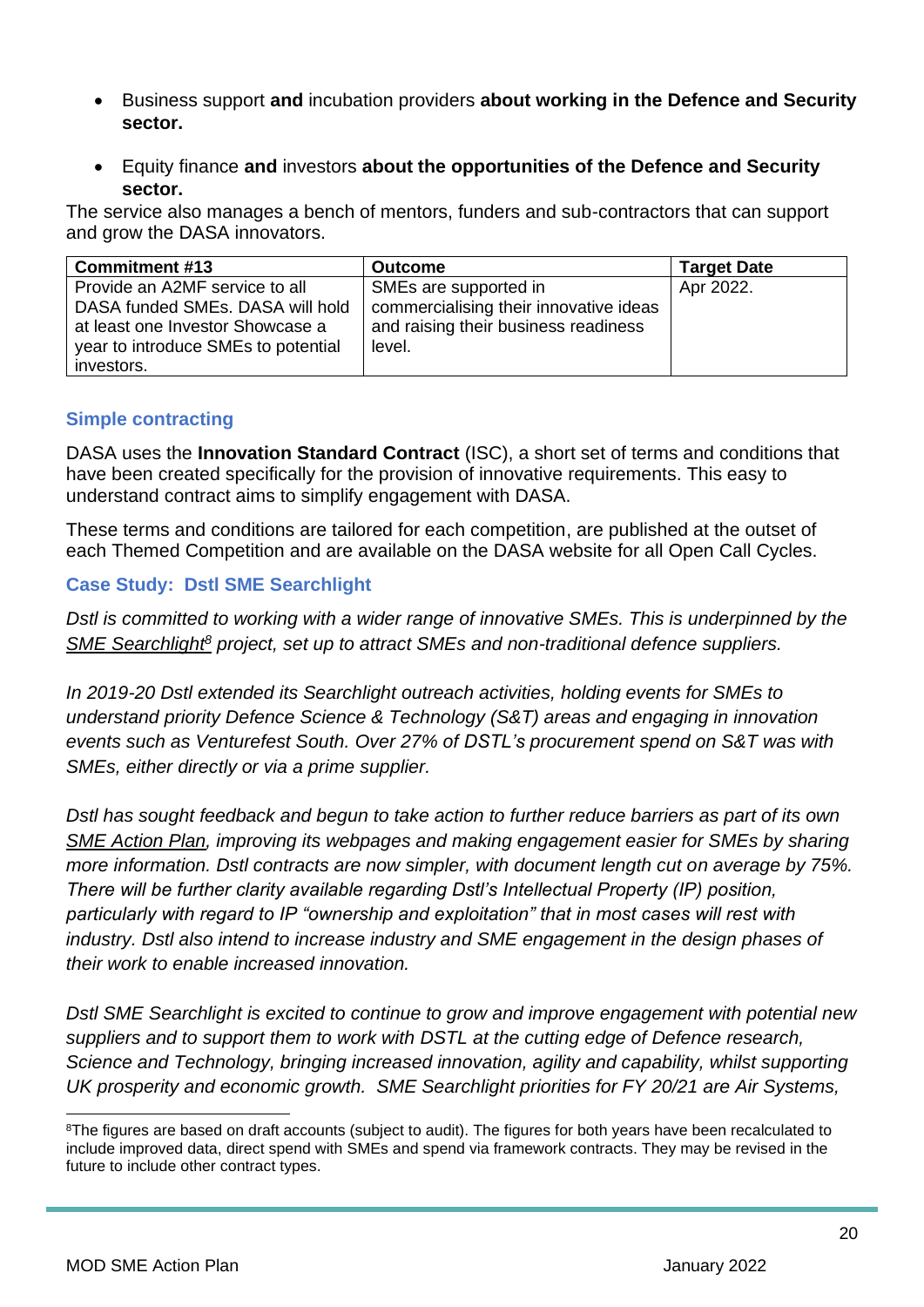*Artificial Intelligence/Data Science, Cyber, Futures research, Robotics/Autonomous Systems, Space Systems and Weapons Systems (in particular Directed Energy Weapons). DSTL has a particular interest in non-traditional Defence suppliers in the areas of Futures research.* 

For further information visit ["how to work with or sell to Dstl"](https://www.gov.uk/guidance/how-to-sell-to-dstl-industry-academia-and-other-research-organisations) 9 on GOV.UK, contact [searchlight@dstl.gov.uk,](mailto:searchlight@dstl.gov.uk) or search on Linkedin (Dstl) or Twitter (@dstlmod).

<sup>9</sup> <https://www.gov.uk/guidance/how-to-sell-to-dstl-industry-academia-and-other-research-organisations#SMEs>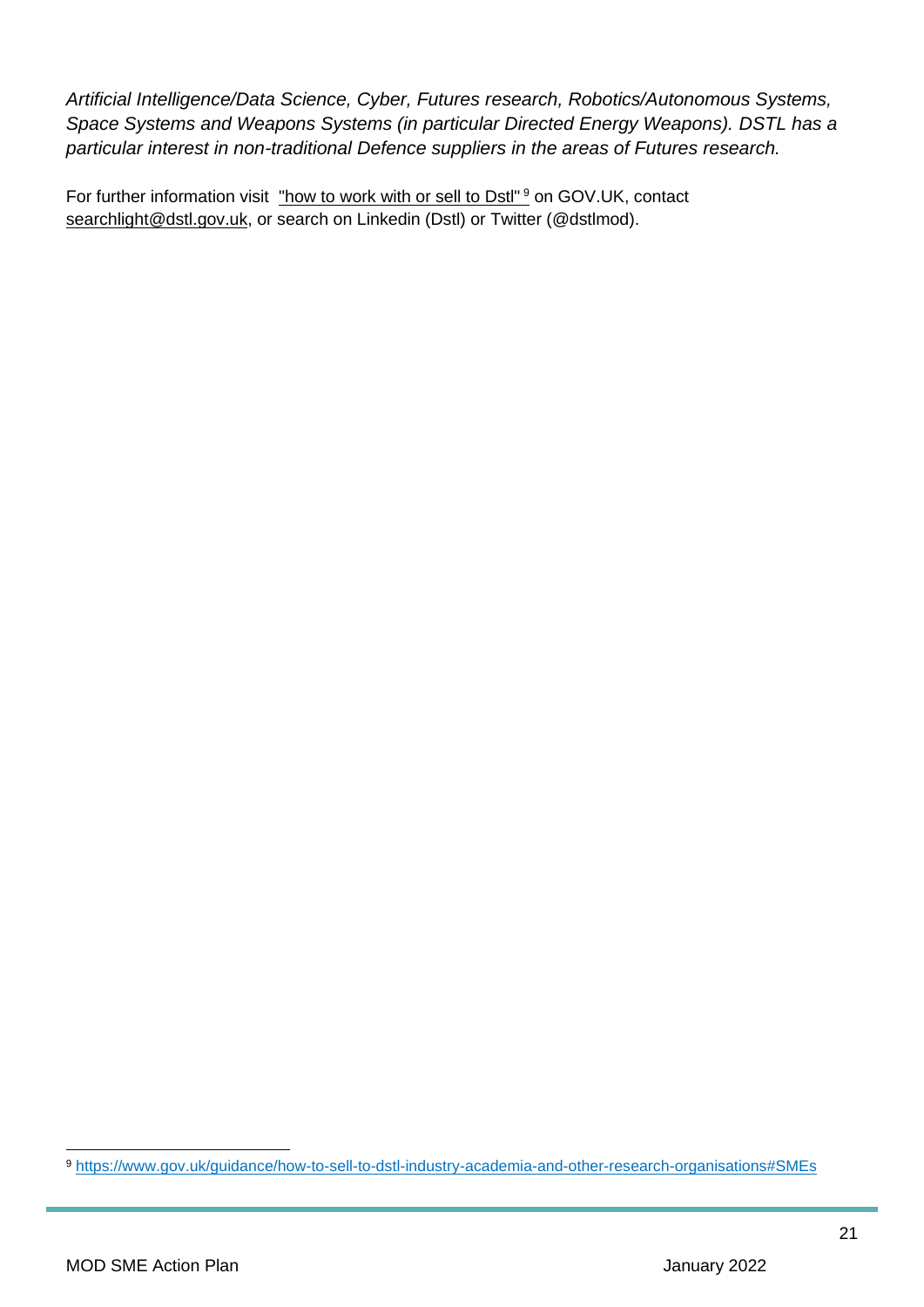# **Section 5 - Targets and Reporting**

**The Ministry of Defence has set an ambitious target that 25% of our procurement spend will go directly and indirectly to SMEs in2022.** 

**In order to achieve this and to drive the right behaviours through our business and the supply-chain our refreshed Action Plan includes targets for delivery against each specific commitment that we have made and illustrates effective approaches to engagement through real-life examples. The DSF SME Workstream on Measures and Transparency is looking at what other metrics are available to give a more rounded picture of SME engagement.** 

**Progress towards our 2022 target that 25% of our procurement spend will go directly and indirectly to SMEs is tracked annually** and is published by Cabinet Office as part of the government's reporting of its SME spend<sup>10</sup>. The methodology used to calculate these figures is contained in Annex E.

**Progress against the specific commitments made in this Action Plan will be discussed at the DSF SME Working Group**, and the WG members will have an active role in developing solutions to the challenges that we are seeking to overcome. The activity will form part of the wider DSF Programme of Work which is monitored by the DSF Executive Group.

We recognise that spend is only one measure for tracking the effectiveness of our approach. and as part of the work of the Defence Suppliers' Forum SME Working Group we are considering the development of additional measures.

**We are looking at how to better understand the economic contribution of defence to the UK economy.** We are working to ensure access to good quality data on the economic footprint of the defence sectors. We will continue to grow and develop the Joint Economic Data Hub<sup>11</sup> (JEDHub) working collaboratively across government, industry and academia to provide consistent and impartial economic data on the sector. The JEDHub achieved Initial Operating Capability (IOC) at the end of 2020. The JEDHub 2021 Annual Survey surveyed members of the Defence Growth Partnership (DGP) and some of their main suppliers on a wide range of employment related topics, which will help demonstrate Defence's contribution to the UK economy. We will continue to take an incremental approach to building the JEDHub, seeking to work with the defence focused Trade Associations like Make UK Defence, ADS and techUK, where appropriate, using their published data and their primary research to add to the JEDHub work.

10

https://assets.publishing.service.gov.uk/government/uploads/system/uploads/attachment\_data/file/983652/Central [government\\_direct\\_and\\_indirect\\_spend\\_with\\_SMEs\\_2019\\_to\\_2020.pdf](https://assets.publishing.service.gov.uk/government/uploads/system/uploads/attachment_data/file/983652/Central_government_direct_and_indirect_spend_with_SMEs_2019_to_2020.pdf)

<sup>&</sup>lt;sup>11</sup> The MOD has been working with the DGP to develop the JEDHub within the UK Defence Solutions Centre (UKDSC). The JEDHub will collect and aggregate economic data from across the defence sector and provide better, consistent and impartial data on the defence sector's contribution to the economy.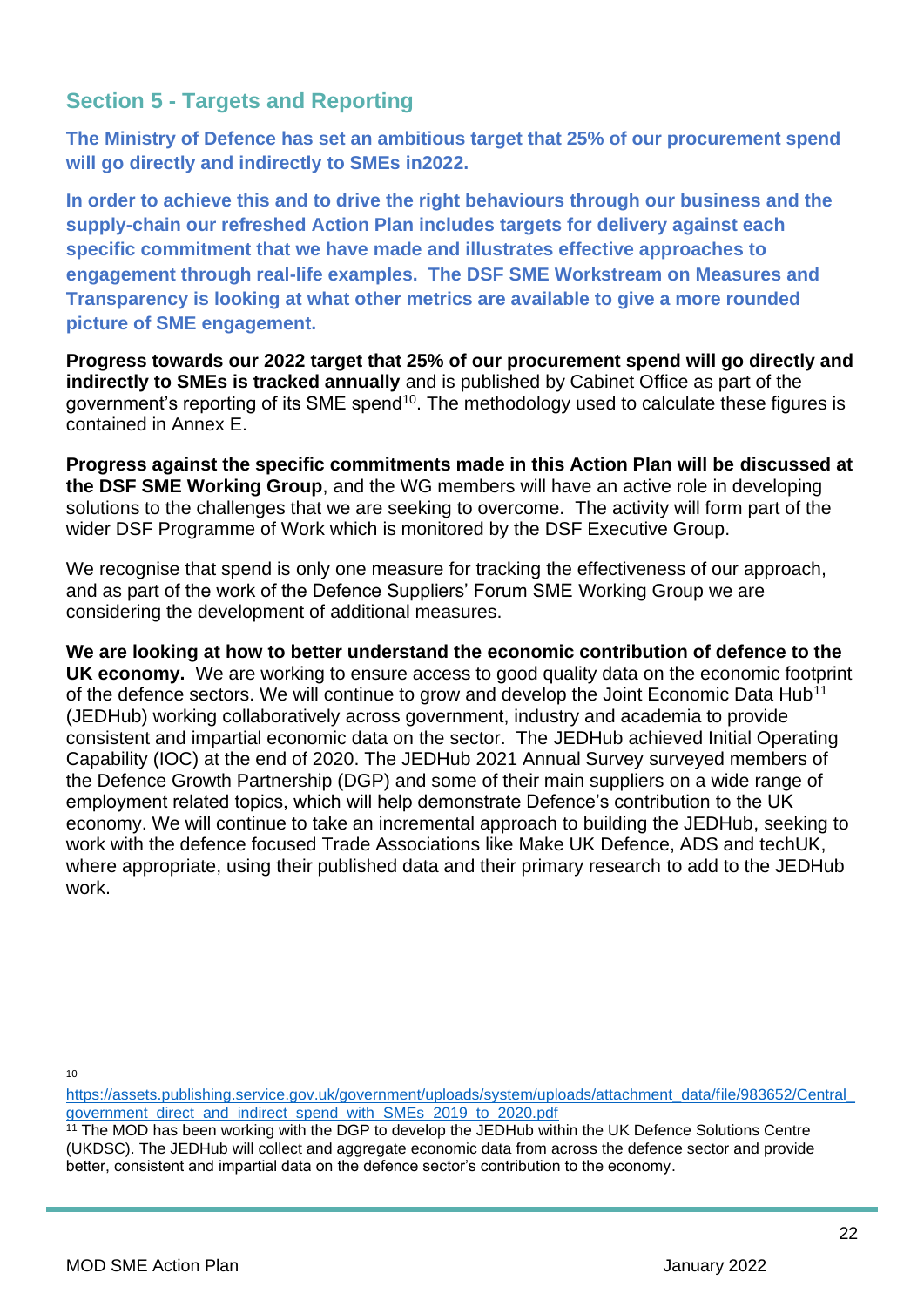# **Annexes**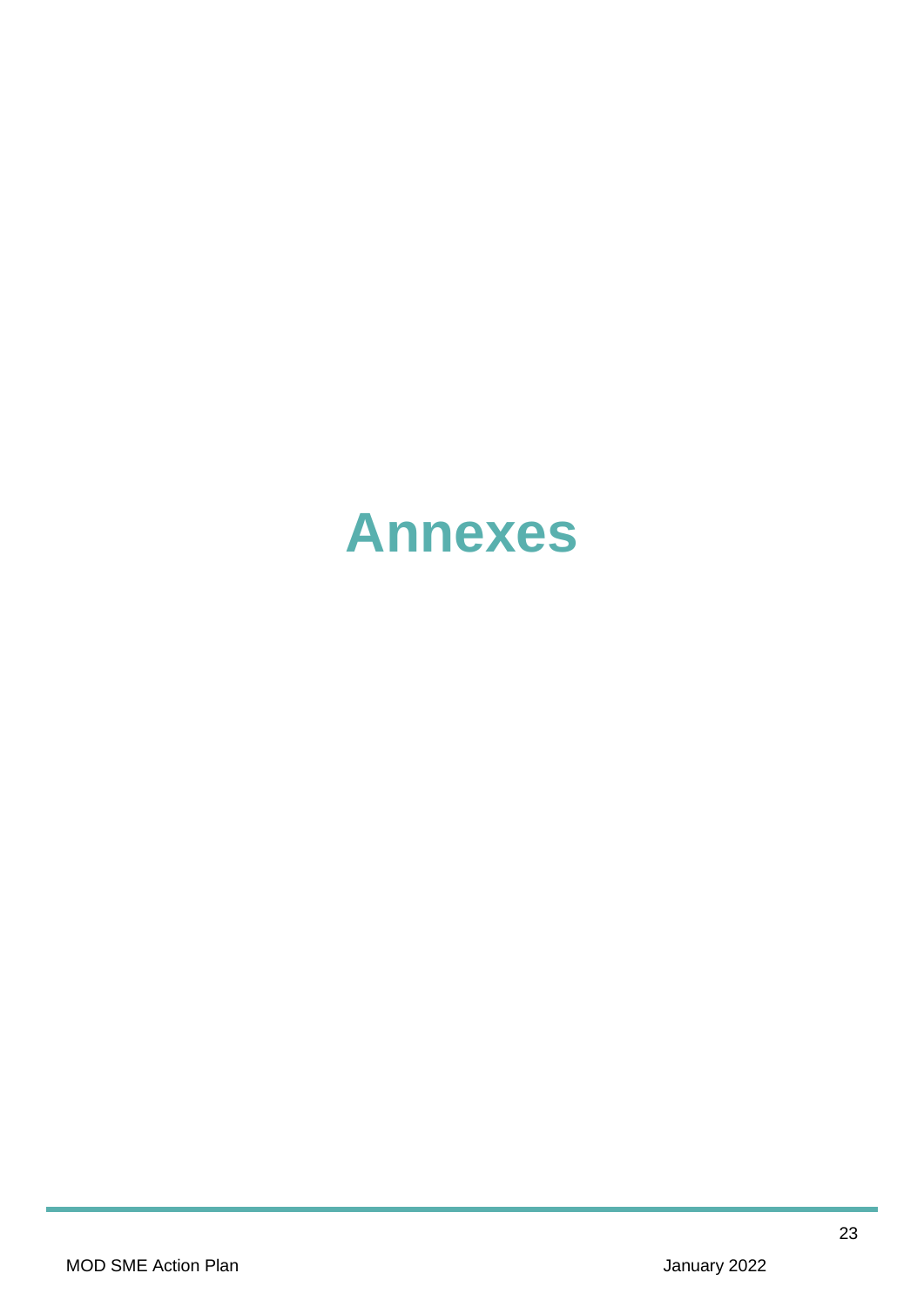# **Doing Business with our Strategic Suppliers**

**Opportunities to work indirectly for defence through our supply chain are accessible through our major suppliers' own websites. The following information is provided to help new and non-traditional defence suppliers navigate the defence environment.** 

| <b>Supplier</b>                 | How to register your interest*                                                                                                    |
|---------------------------------|-----------------------------------------------------------------------------------------------------------------------------------|
| <b>Airbus Defence and Space</b> | Register here https://eprocstrategic.airbus-group.com                                                                             |
|                                 |                                                                                                                                   |
| <b>Babcock</b>                  | Complete the Supplier Registration Form at<br>https://www.babcockinternational.com/who-we-are/suppliers/becoming-a-supplier       |
|                                 |                                                                                                                                   |
|                                 |                                                                                                                                   |
| <b>BAE Systems</b>              | Complete the Contact Us form at https://www.baesystems.com/en/our-<br>company/corporate-responsibility/suppliers-and-supply-chain |
|                                 |                                                                                                                                   |
|                                 |                                                                                                                                   |
| <b>Boeing Defence UK</b>        | https://www.boeing.co.uk/products-services/defence.page                                                                           |
|                                 |                                                                                                                                   |
| Capita                          | Complete the supplier expression form https://www.capita.com/contact-us/new-                                                      |
|                                 | supplier-requests                                                                                                                 |
|                                 |                                                                                                                                   |
| Cobham                          | https://www.cobham.com                                                                                                            |
| <b>DXC Technology</b>           | https://www.dxc.technology                                                                                                        |
|                                 |                                                                                                                                   |
| <b>General Dynamics UK</b>      | Contact us for business enquiries and supply chain enquiries                                                                      |
|                                 | https://generaldynamics.uk.com/contact                                                                                            |
| <b>KBR</b>                      | Complete the Supplier Registration form                                                                                           |
|                                 | https://kbrsupplier.com/Supplier/Supplier_Faq.aspx                                                                                |
| <b>Leidos Supply UK</b>         | For information about opportunities and support to the MOD's Logistics                                                            |
|                                 | Commodities and Services Transformation, click here                                                                               |
|                                 | https://www.leidos-supply.uk                                                                                                      |
|                                 |                                                                                                                                   |
| <b>Leonardo MW</b>              | https://www.leonardocompany.com/en/suppliers/becoming-a-supplier                                                                  |
| <b>Lockheed Martin UK</b>       | https://www.lockheedmartin.com/en-gb/suppliers.html                                                                               |
|                                 | Please submit relevant marketing details and contact information to                                                               |
|                                 | supply.lmuk@lmco.com                                                                                                              |
| <b>MBDA</b>                     | Supplier enquiries can be shared here:                                                                                            |
|                                 | https://www.mbda-systems.com/contact-us                                                                                           |
|                                 |                                                                                                                                   |
| QinetiQ                         | The QinetiQ SME Hub has been designed to collate information, insights and                                                        |
|                                 | intelligence to help SMEs break into the defence and security market                                                              |
|                                 | For more information please visit:                                                                                                |
|                                 | https://www.qinetiq.com/campaigns/sme-hub                                                                                         |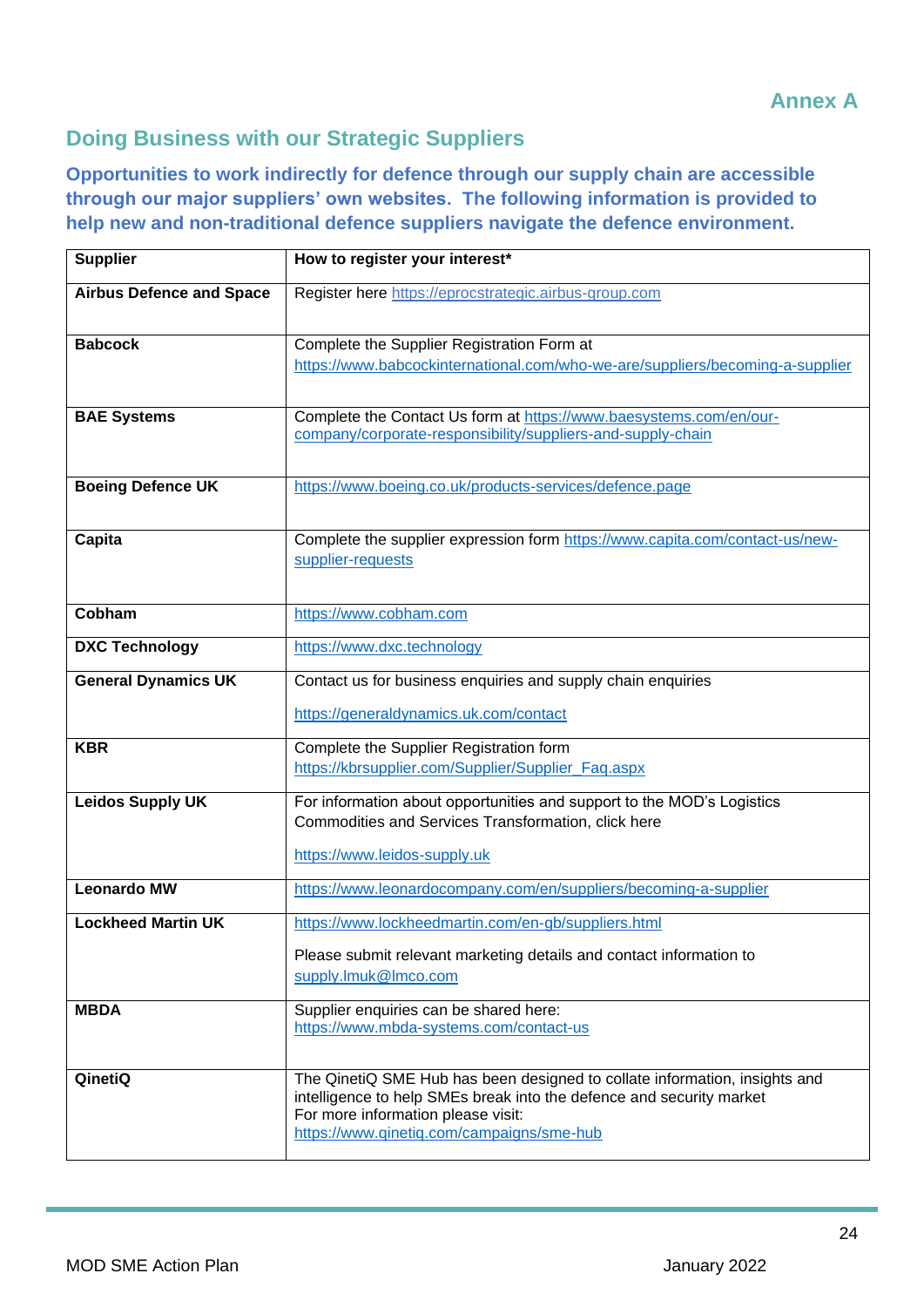|                          | or contact us at <b>SME</b> engagement@QinetiQ.com                               |
|--------------------------|----------------------------------------------------------------------------------|
|                          |                                                                                  |
| Raytheon                 | https://www.raytheon.com                                                         |
|                          |                                                                                  |
|                          | Please direct business enquiries to our Supply Chain and Subcontracts email      |
|                          | address suppliers@raytheon.co.uk                                                 |
| <b>Rolls Royce</b>       | https://www.rolls-royce.com                                                      |
|                          | https://www.rolls-royce.com/sustainability/customers-and-suppliers.aspx#section- |
|                          | supplier-information                                                             |
|                          |                                                                                  |
| <b>Serco</b>             | If you are interested in working with Serco, please send your details to         |
|                          | procurement@serco.com                                                            |
|                          | Your details will be made available to the Procurement & Supply Chain team for   |
|                          | future reference                                                                 |
|                          | https://www.serco.com/about/business-relationships                               |
|                          |                                                                                  |
| <b>Thales UK</b>         | https://www.thalesgroup.com/en/europe/united-kingdom/uk-suppliers                |
|                          |                                                                                  |
| <b>Ultra Electronics</b> | Contact us                                                                       |
|                          | information@ultra-electronics.com                                                |
|                          |                                                                                  |

\* Please note that registering on any supplier website does not guarantee that you will be offered work.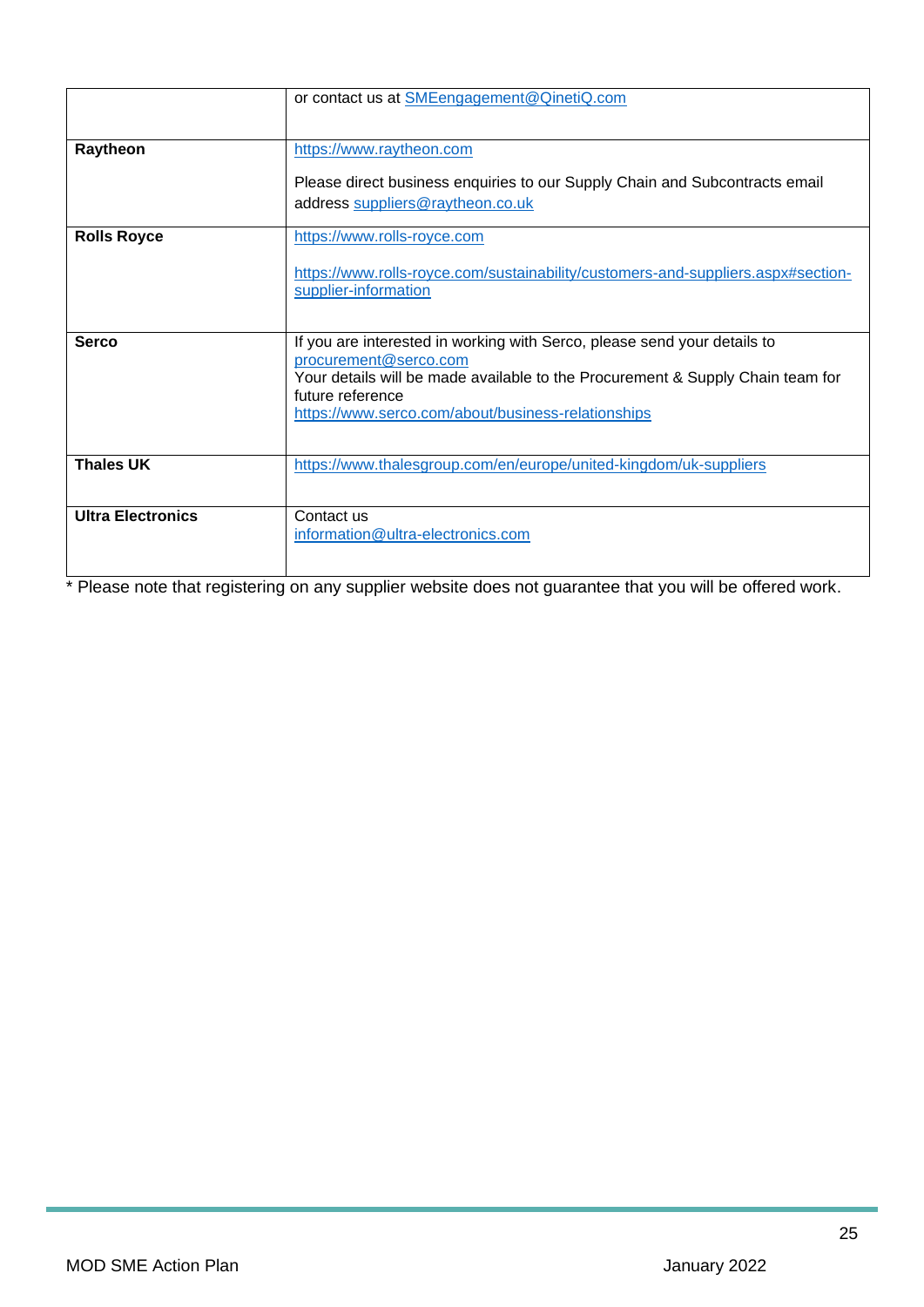# Further information and websites

**The MOD spends some £21bn every year procuring a huge variety of goods and services, providing excellent opportunities for suppliers of all types to get involved in our procurement activity. Opportunities for working directly with MOD can be accessed through the Defence Sourcing Portal [\(https://www.contracts.mod.uk/web/login.html\)](https://www.contracts.mod.uk/web/login.html) and the government's Contract Finder [\(https://www.gov.uk/contracts-finder\)](https://www.gov.uk/contracts-finder).**

### **Procurement at MOD**

<https://www.gov.uk/government/organisations/ministry-of-defence/about/procurement>

### **MOD Organisations**

The majority of MOD's procurement activity is undertaken through our buying organisations:

### **Defence Equipment and Support (DE&S)**

DE&S manage complex projects to buy, support and supply equipment and services that the Armed Forces Royal need to operate effectively.

### <https://des.mod.uk/what-we-do/>

### **Submarine Delivery Agency**

An executive agency of the Ministry of Defence

<https://www.gov.uk/government/organisations/submarine-delivery-agency>

### **Defence Infrastructure Organisation (DIO)**

DIO is the estate expert for defence, planning, building, maintaining, and servicing infrastructure.

<https://www.gov.uk/government/organisations/defence-infrastructure-organisation>

DIO has published their refreshed procurement pipeline here:

[https://www.gov.uk/government/publications/dio-procurement-pipeline/dio-procurement-pipeline](https://eur01.safelinks.protection.outlook.com/?url=https%3A%2F%2Fwww.gov.uk%2Fgovernment%2Fpublications%2Fdio-procurement-pipeline%2Fdio-procurement-pipeline&data=02%7C01%7CCaroline.Hose983%40mod.gov.uk%7C2b4757ae7945426ce2a308d86b8e19a6%7Cbe7760ed5953484bae95d0a16dfa09e5%7C0%7C0%7C637377605340733760&sdata=03Ef%2F9JOiIKb2DXwomnAVF9d6CFSm9id5pf05Iod%2Bgk%3D&reserved=0)

### **Defence Digital (DD)**

The Defence Digital organisation manages digital and information technology (D&IT). It leads on defensive cyber strategy, capability development and policy.

<https://www.gov.uk/government/groups/defence-digital>

### **Defence Science and Technology Laboratory**

The Defence Science and Technology Laboratory (Dstl) ensures that innovative science and technology contribute to the defence and security of the UK. DSTL supply sensitive and specialist science and technology services for MOD and wider government.

<https://www.gov.uk/government/organisations/defence-science-and-technology-laboratory>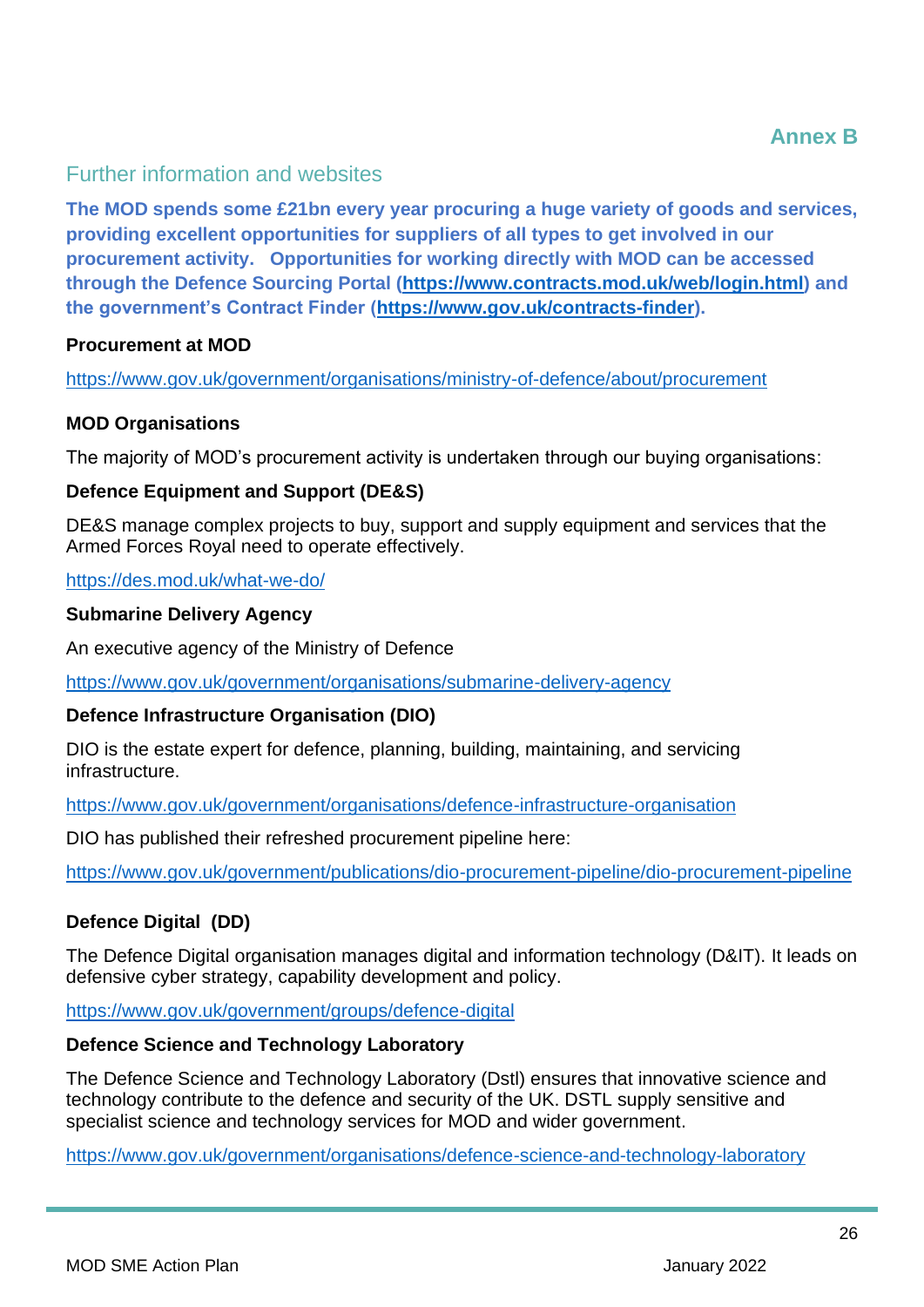[https://www.gov.uk/guidance/how-to-sell-to-dstl-industry-academia-and-other-research](https://www.gov.uk/guidance/how-to-sell-to-dstl-industry-academia-and-other-research-organisations#SMEs)[organisations#SMEs](https://www.gov.uk/guidance/how-to-sell-to-dstl-industry-academia-and-other-research-organisations#SMEs)

### **Defence and Security Accelerator**

The Defence and Security Accelerator (DASA) finds and funds exploitable innovation to support UK defence and security quickly and effectively, and support UK prosperity.

<https://www.gov.uk/government/collections/apply-for-funding>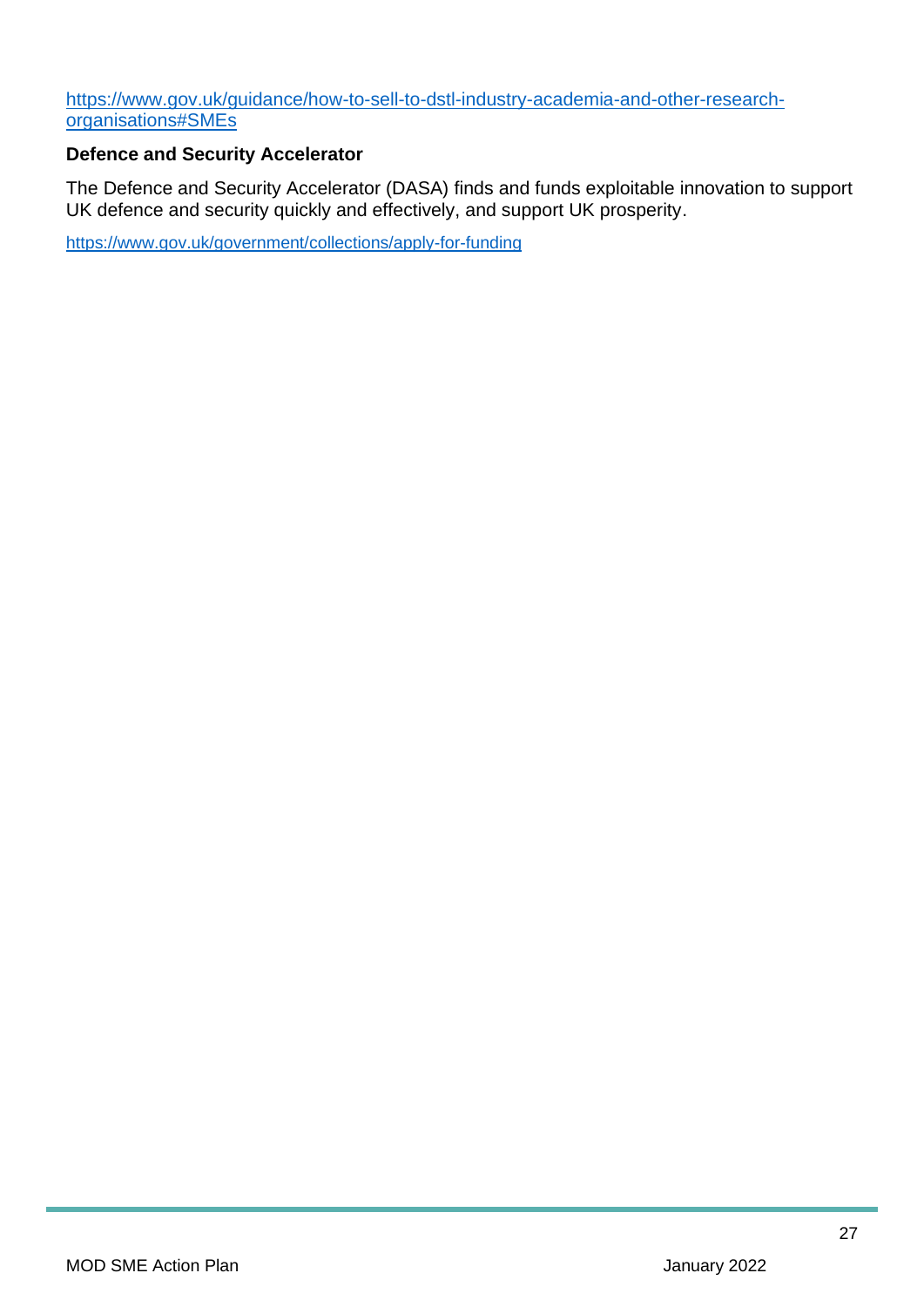# **The National Defence Focused Trade Associations**

**The MOD works closely with defence focused trade associations to help deliver its objectives. Make UK Defence are the lead trade association in the DSF SME Working Group, co-ordinating the support and engagement of the industry side.** 

### **ADS**

ADS represents more than 1100 UK businesses operating in the aerospace, defence, security and space sectors. ADS focuses on supporting its defence members on a range of activities by shaping the market and generating business opportunities to enable members' growth.

Link to ADS website:<https://www.adsgroup.org.uk/>

### **Make UK Defence**

Make UK Defence is a national not-for-profit, member owned defence trade association, part of Make UK – the manufacturers' organisation. It champions and supports the UK's innovative and diverse defence manufacturers and the wider defence supply chain.

Link to the Make UK Defence Website:<https://www.makeuk.org/about/make-uk-defence>

### **techUK**

techUK is the trade association which brings together people, companies, and organisations to realise the positive outcomes of what digital technology can achieve. With over 800 members (the majority of which are SMEs) across the UK, techUK creates a network for innovation and collaboration across business, government, and stakeholders to provide a better future for people, society, the economy and the planet.

Link to the techUK website: [https://www.techuk.org/](https://gbr01.safelinks.protection.outlook.com/?url=https%3A%2F%2Fwww.techuk.org%2F&data=04%7C01%7CJohn.Kite199%40mod.gov.uk%7C35a5b69e166447e0ab9d08d99f8fd796%7Cbe7760ed5953484bae95d0a16dfa09e5%7C0%7C0%7C637716262424918959%7CUnknown%7CTWFpbGZsb3d8eyJWIjoiMC4wLjAwMDAiLCJQIjoiV2luMzIiLCJBTiI6Ik1haWwiLCJXVCI6Mn0%3D%7C1000&sdata=4c6YNroQo9Unreeser3N%2FSEMvr7eNj5DSKZyLKF%2Bk2U%3D&reserved=0)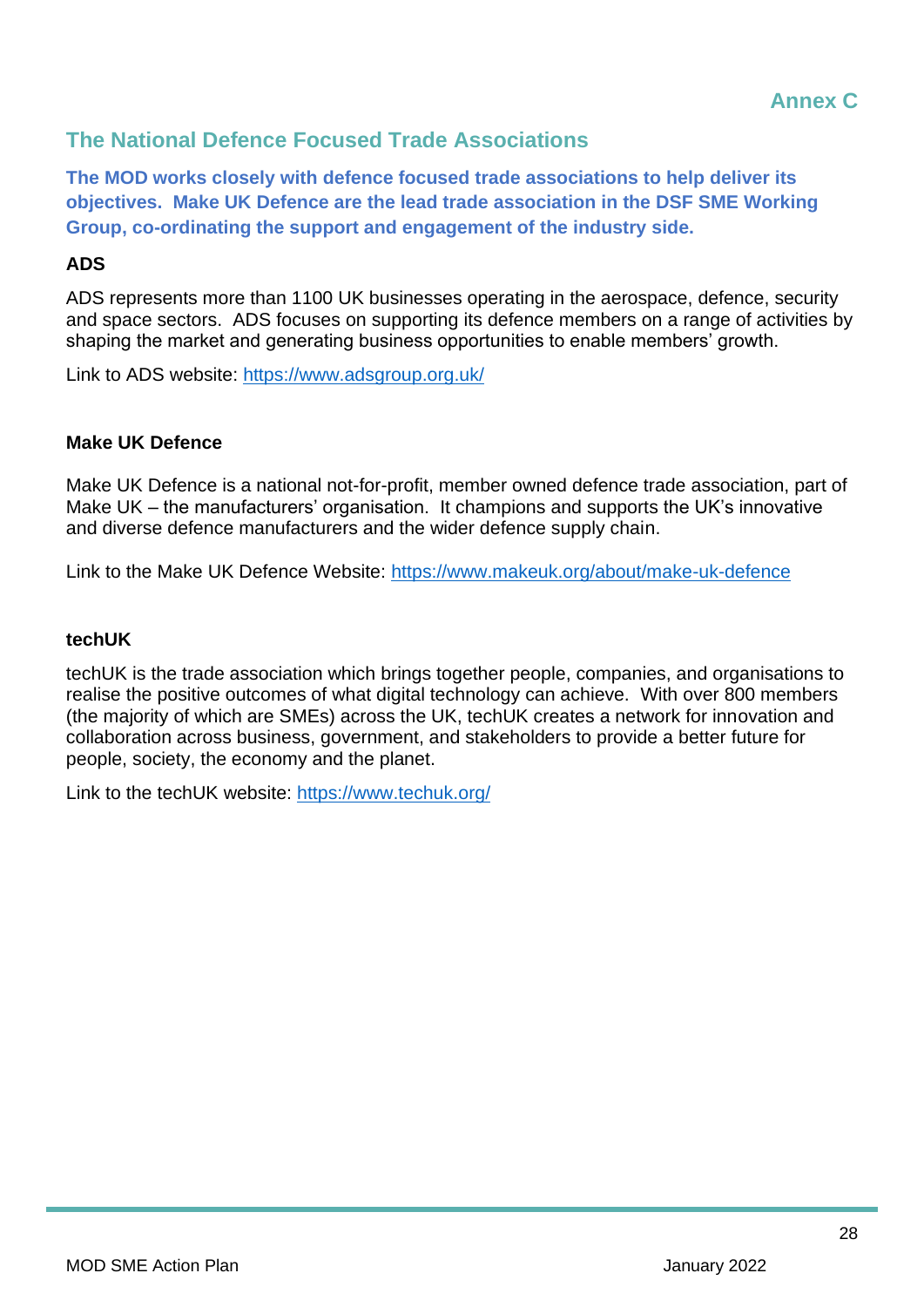# **Progress since 2019**

**The MOD published its first SME Action Plan in 2019. The plan set out the department's commitments to smaller suppliers and the specific actions we would undertake to deliver against these. We have made good progress since, and below we set out the actions that have been taken so far.** 

| <b>Committment</b>                                                                                                                                                                        | <b>Delivered</b> |
|-------------------------------------------------------------------------------------------------------------------------------------------------------------------------------------------|------------------|
| Changed our approach to Limits of Contrator Liability, allowing SMEs<br>to work more easily in defence                                                                                    |                  |
| Support fair payment practices by implementing new government policy<br>on excluding bidders and promoting the prompt payment code                                                        |                  |
| Introduced new policy to improve Early Market Engagement, making<br>opportunities easier to find                                                                                          |                  |
| New policy which requires suppliers of major contracts to advertise<br>sub-contracting opportunities on the Defence Sourcing Portal                                                       |                  |
| Introduced simplified, plain English contracts for lower value, less<br>complex procurements, and for the procurement of innovative<br>requirements below £1M                             |                  |
| Additional social benefits which can be achieved through the delivery<br>of contracts are evaluated at the supplier selection stage and<br>delivered throughout the life of the contract. |                  |
| We have implemented the Government's Social Value policy for PCR<br>and DSPCR procurements                                                                                                |                  |
| We have introduced new Intellectual Property (IP) Strategies into<br>MOD's acquisition processes making it easier for SMEs to win new<br>MOD work, and to retain and protect their IP     |                  |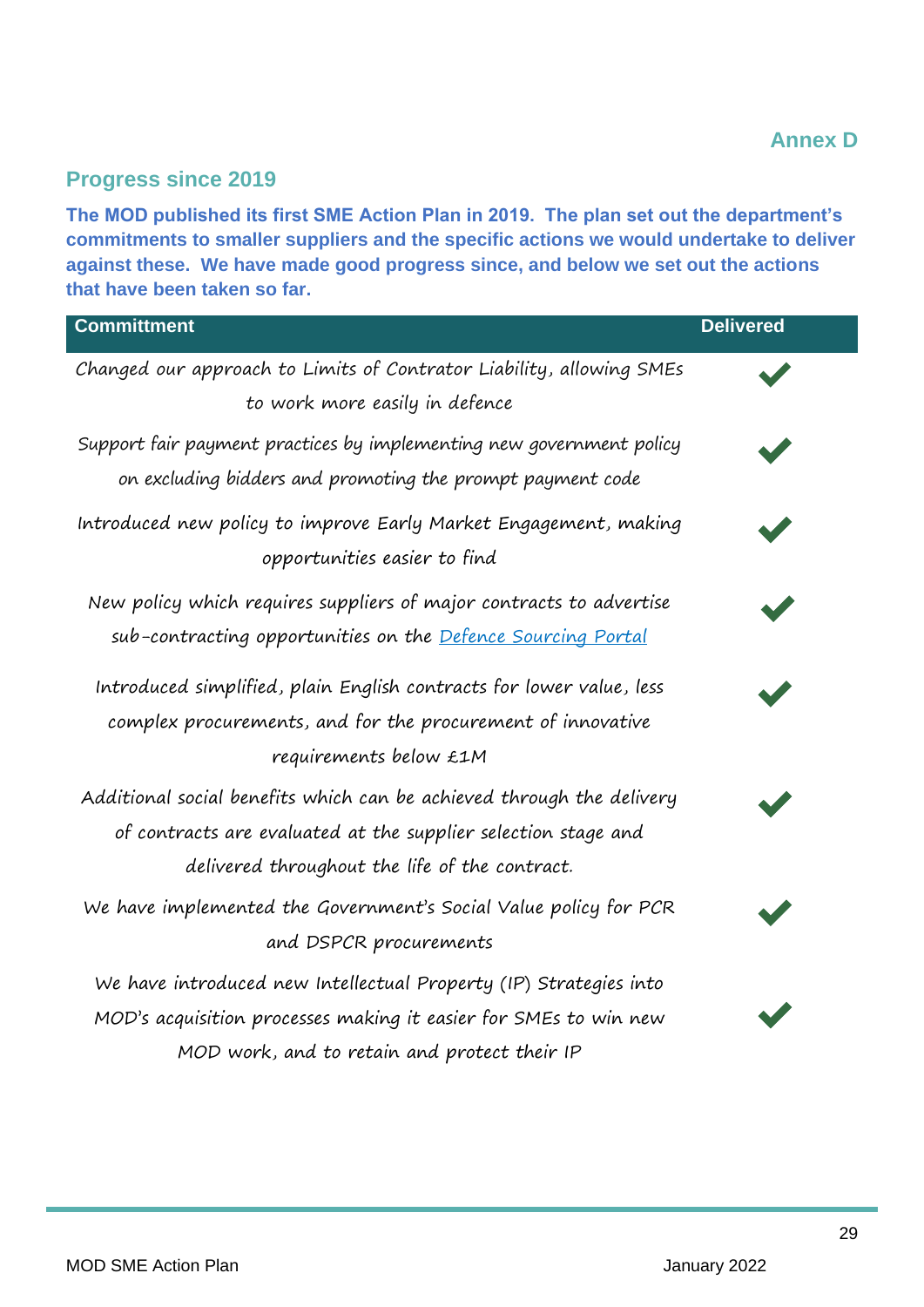# **How government calculates SME spend figures**

**The department's SME target is made up of both direct and indirect spend with SMEs, and below we set out how the published figure is calculated.**

The government wants small and medium sized enterprises (SMEs) to benefit from central government procurement spend, either directly or indirectly via the supply chain.

Reports on this aspiration are represented as the sum of two figures: direct spend and indirect spend, as the figures are calculated using different methodologies. Their addition provides the figure against which the overall aspiration is measured.

### **Methodology**

These figures on SME spend are management information published in the interests of transparency. The data sources for direct and indirect spend are described in more detail below. Given the differences in methodology between direct and indirect spend and changes in methodology between years, caution should be exercised when making comparisons over time.

### **Methodology: Direct Spend**

To calculate direct spend, we use Dun and Bradstreet, a leading provider of business information, to classify all government suppliers as either SMEs or non-SMEs in line with consistent definitions. We then use the departments' accounting systems to calculate how much money has been directly spent with those SMEs. Departments are asked to include the core department and its Executive Agencies and Non-Departmental Public Bodies (NDPBs). Returns are reviewed and signed off by Commercial Directors.

### **Methodology: Indirect Spend**

Indirect spend with SMEs via the supply chain was collected through a survey issued by departments to their suppliers. For each department, we calculated the percentage of their procurement spend with large suppliers which had been captured by supplier responses. For those departments with over 70% of spend captured (i.e. with high levels of confidence in the supply-chain data) an extrapolation has been applied over the remaining spend to obtain a more complete picture.

The most recently published government estimates of departments' spend with SMEs is available here: [SME Spend 2019 to 2020](https://www.gov.uk/government/publications/central-government-spend-with-smes-2019-to-2020) . The Cabinet Office publishes these estimates on an annual basis.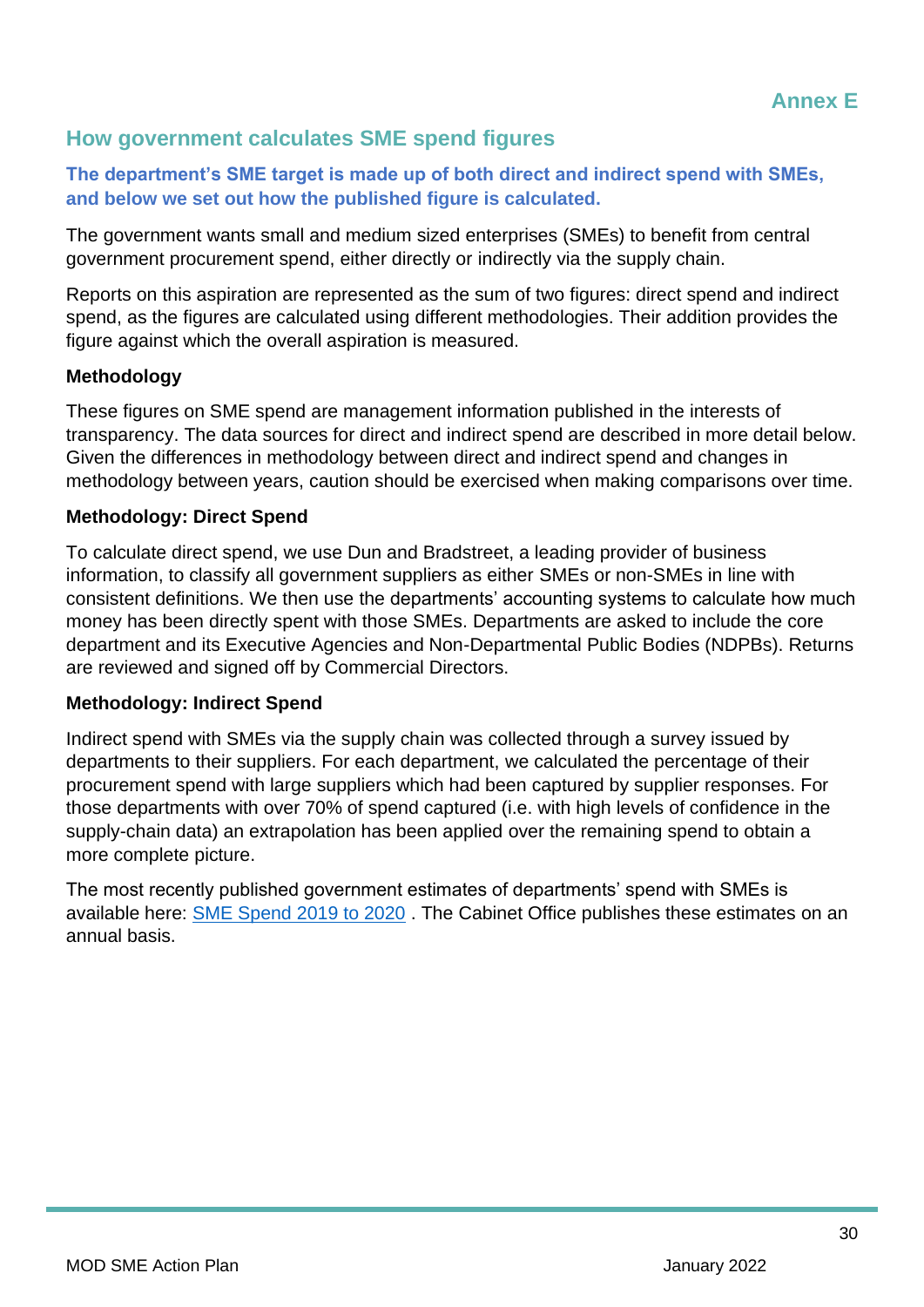# **Summary of Commitments**

**The table below summarises the commitments that we have made in this action plan. They will be updated regularly as work to deliver against them progresses.**

| <b>Commitment</b>                                                                                                                                                                                                                                                                                                                                                     | <b>Outcome</b>                                                                                                                                                                                                                                                                                                                                                                             | <b>Target Date</b>                                                                                         |
|-----------------------------------------------------------------------------------------------------------------------------------------------------------------------------------------------------------------------------------------------------------------------------------------------------------------------------------------------------------------------|--------------------------------------------------------------------------------------------------------------------------------------------------------------------------------------------------------------------------------------------------------------------------------------------------------------------------------------------------------------------------------------------|------------------------------------------------------------------------------------------------------------|
| <b>Commitment #1</b> As a standard part<br>of SPP engagement we will seek<br>evidence from Strategic Suppliers<br>that they have or are developing<br>effective ways of engaging SMEs.<br><b>Strategic Supplier SME Champions</b><br>will report regularly on progress.                                                                                               | Strategic Suppliers focus on how to<br>engage SMEs in the supply chain and<br>we can share best practice across our<br>business.                                                                                                                                                                                                                                                           | By March 2022.                                                                                             |
| <b>Commitment #2 Revise the UK's</b><br>Industrial Participation Policy,<br>launching a programme to develop<br>an approach asking suppliers to set<br>voluntary targets for UK content and<br>articulate their plans for opening up<br>opportunities for the UK supply<br>chain.                                                                                     | Encouraging Prime contractors to give<br>further consideration to what the UK<br>supply chain can offer, opening up<br>more opportunities for UK companies<br>including SMEs. Helping inform HMG<br>regarding barriers to making greater<br>use of the UK industrial base.                                                                                                                 | Q1 2022.                                                                                                   |
| <b>Commitment #3 Establish an MOD</b><br>and Industry funded Defence Supply<br>Chain Development and Innovation<br>Programme, leveraging wider<br>government investment and<br>informed by successful initiatives in<br>civil sectors.                                                                                                                                | Support the development of a more<br>productive and competitive UK<br>defence sector, including the sector's<br>SMEs, reducing cost and risk within<br>MOD programmes and supporting a<br>UK defence sector better able to win<br>domestic and export work.                                                                                                                                | Launch in Q2 2022.                                                                                         |
| <b>Commitment #4 Establish a UK-</b><br>wide Defence Technology<br><b>Exploitation Programme (DTEP)</b><br>initiative to support collaborative<br>projects between SMEs and higher<br>tier companies across the UK.                                                                                                                                                   | Support SME suppliers across the UK<br>to develop innovative materials,<br>technologies and products and enable<br>them to join Defence supply chain.<br>The Programme will specifically seek<br>proposals which support MOD's<br>current and upcoming equipment<br>capabilities and technology priorities.                                                                                | Development of UK-<br>wide scheme,<br>aiming to launch in<br>Q2 2022.                                      |
| <b>Commitment #5</b> As part of the<br>wider Cabinet Office led<br>Procurement Reform Programme,<br>we intend to replace the current<br>PCR and DSPCR with a single<br>uniform set of rules supplemented<br>with specific features to give greater<br>flexibility to better suit the<br>characteristics of defence and<br>security procurements and those<br>markets. | SMEs will benefit from a simplified<br>procurement regime, which will<br>remove duplication and make<br>procurement more agile and flexible.<br>It is intended that SMEs will benefit<br>from greater levels of transparency<br>throughout the procurement lifecycle,<br>and there will be new rights for<br>subcontractors experiencing payment<br>delays in public sector supply chains. | To be confirmed -<br>dates for<br>introduction of the<br>Bill are subject to<br>Parliamentary<br>business. |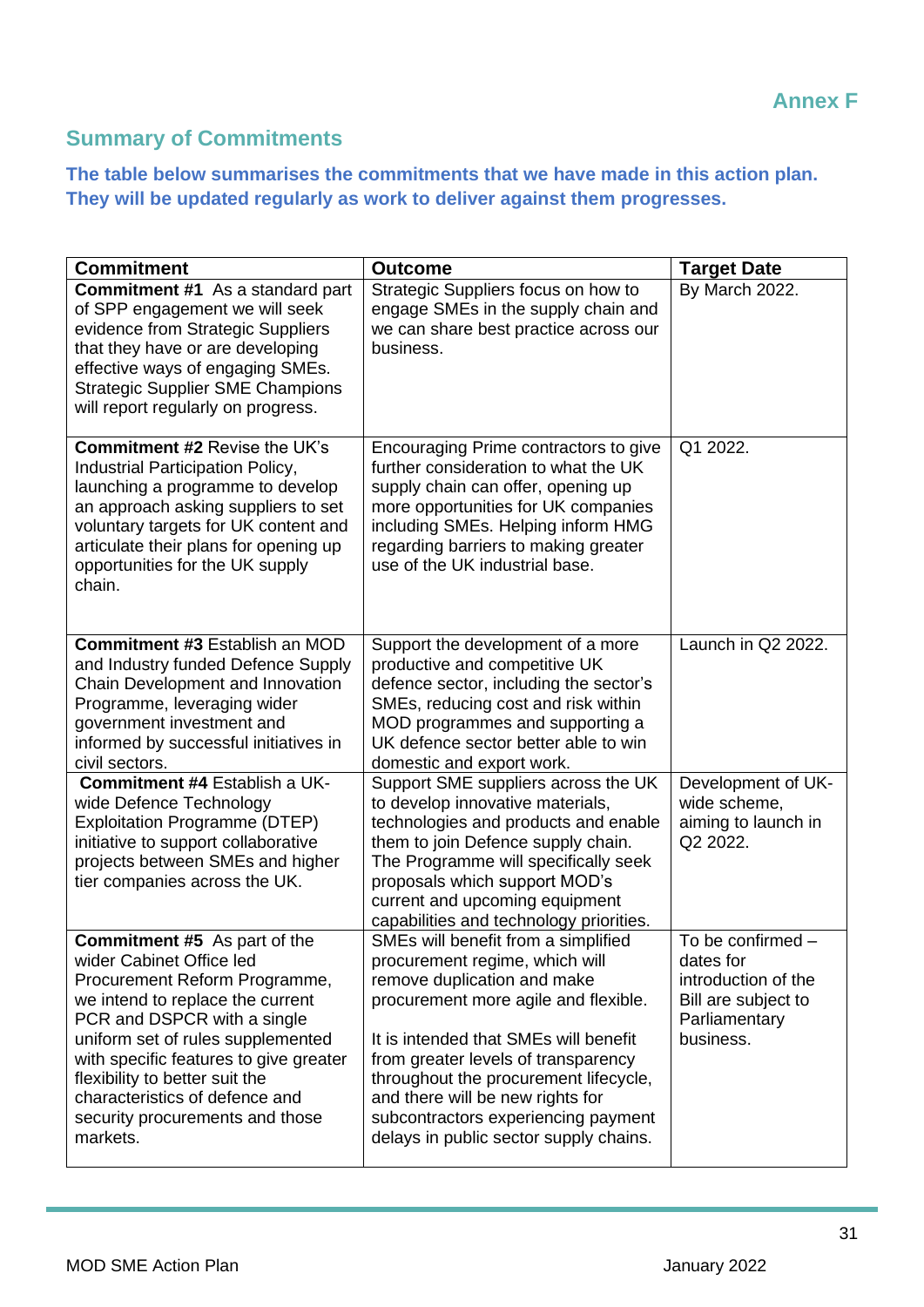|                                                                                                                                                                                                                                    | A new single digital platform for<br>supplier registration will reduce<br>complexity for bidding for public<br>procurement. New flexible<br>procurement tools will be introduced<br>allowing suppliers to apply to join at<br>any time, benefiting SMEs and new<br>entrants. |                                                                     |
|------------------------------------------------------------------------------------------------------------------------------------------------------------------------------------------------------------------------------------|------------------------------------------------------------------------------------------------------------------------------------------------------------------------------------------------------------------------------------------------------------------------------|---------------------------------------------------------------------|
| <b>Commitment #6 We will publish</b><br>updated proposals in a Command<br>Paper laying out how we will drive<br>the desired outcomes through our<br>major prime suppliers.                                                         | Simplification and speeding up of<br>procurement processes and<br>incentivising major suppliers to access<br>innovation and support wider<br>objectives, including support to UK<br>SMEs, will open up new opportunities<br>for smaller suppliers.                           | Subject to<br>Parliamentary<br>timetable<br>agreement.              |
| <b>Commitment #7</b> Ensure commercial<br>staff have the skills required to take<br>proportionate risk-based approach in<br>line with the policy through training<br>and awareness programme.                                      | Proportionate approach will remove<br>barrier for smaller suppliers, allowing<br>them to manage an appropriate level<br>of risk.                                                                                                                                             | Ongoing.                                                            |
| <b>Commitment #8 Upskilling of</b><br>commercial function to capitalise on<br>the additional freedoms delivered by<br>policy and practice improvements.<br>New training available.                                                 | MOD commercial staff approach the<br>market in a more agile way, engaging<br>smaller suppliers earlier in the<br>process and considering appropriate<br>routes to market.                                                                                                    | Ongoing.                                                            |
| <b>Commitment #9 Pilot a network of</b><br>new Regional Defence and Security<br>Clusters (RDSCs).                                                                                                                                  | Allow industry and government to<br>share ideas, promoting collaboration<br>and commercialisation. They are<br>intended to develop innovative<br>regional industrial capabilities to<br>contribute to UK military capability by                                              | Experience and<br>evaluation of the<br>pilot clusters (Q1<br>2022). |
|                                                                                                                                                                                                                                    | creating collaborative pathways for<br>SMEs as a route into the<br>defence supply chain.                                                                                                                                                                                     |                                                                     |
| <b>Commitment #10 Revised guidance</b><br>available to support teams in<br>adopting an agile approach to<br>delivery.                                                                                                              | Fast moving technologies have routes<br>which ensure they are delivered more<br>quickly and effectively.                                                                                                                                                                     | Apr 2022.                                                           |
| <b>Commitment #11 DASA will run</b><br>innovation challenges enabling to<br>SMEs to bid for funding in order to<br>raise technical readiness levels of<br>innovative ideas which would<br>address National security<br>challenges. | SMEs with innovative ideas can easily<br>accelerate technical readiness levels<br>and effectively.                                                                                                                                                                           | Ongoing.                                                            |
| Commitment #12 Run a<br>competition for SMEs to bid for<br>Defence Innovation Loans to<br>develop mature defence innovations<br>into viable business propositions.<br><b>Commitment #13 Provide an A2MF</b>                        | At least 3 SMEs per year are provided<br>with loan funding to aid<br>commercialisation of their innovative<br>ideas.                                                                                                                                                         | Ongoing.                                                            |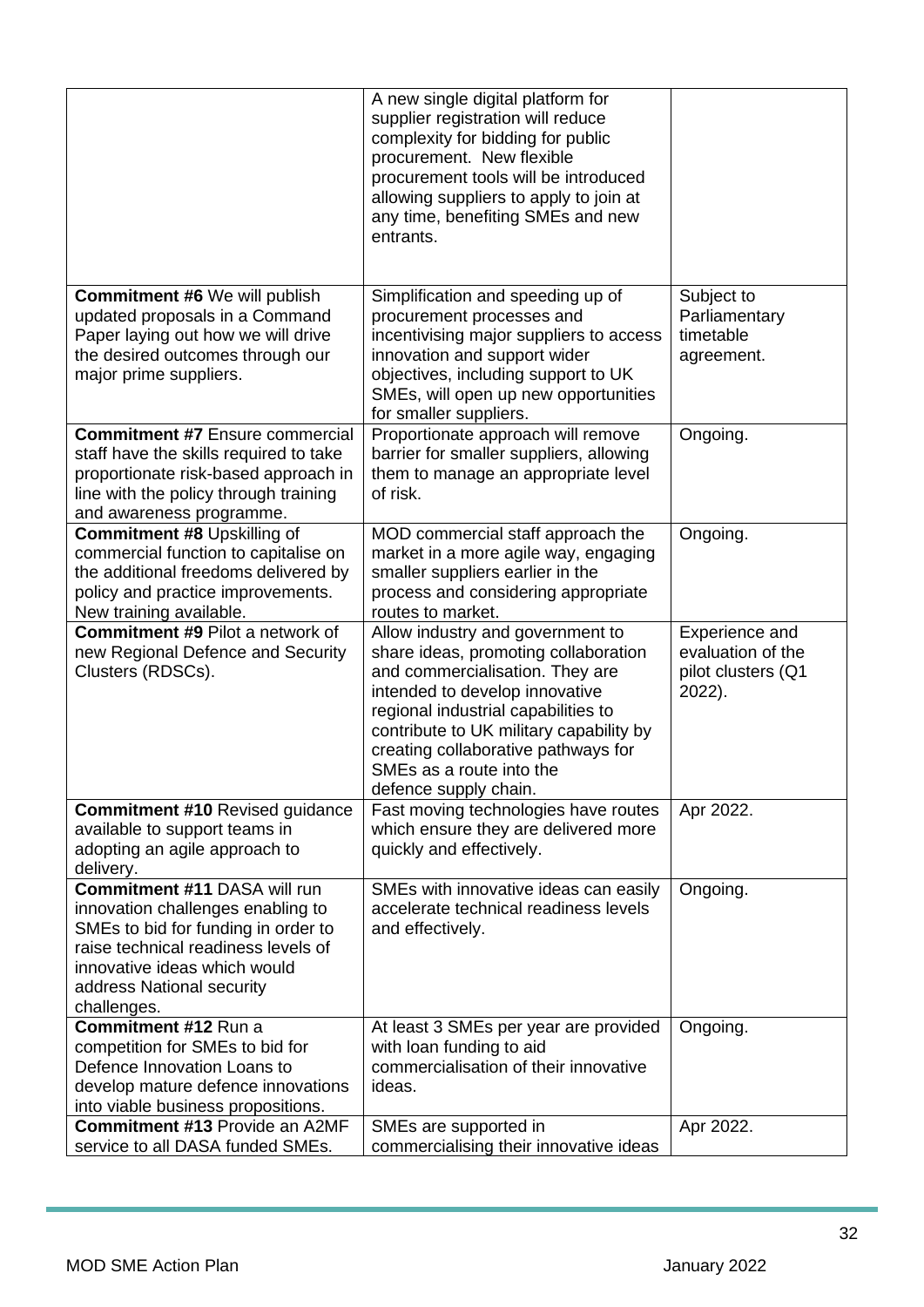| DASA will hold at least one Investor<br>Showcase a year to introduce SMEs | and raising their business readiness<br>llevel. |  |
|---------------------------------------------------------------------------|-------------------------------------------------|--|
| to potential investors.                                                   |                                                 |  |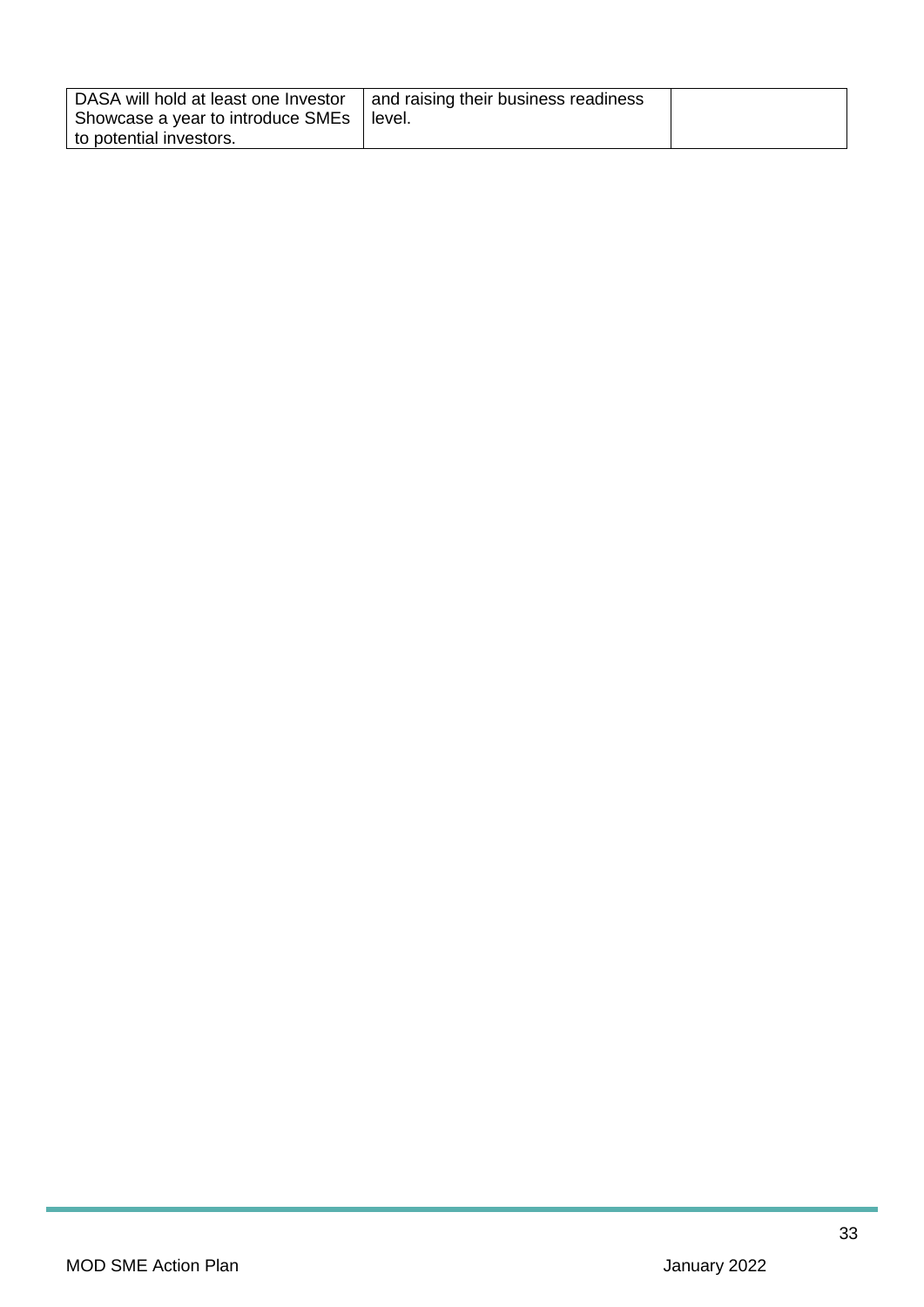# **Annex G**

# **Note on the definition of Small and Medium-Sized Enterprises**

**The UK government currently uses the following definition of Small and Medium Sized Enterprises (SMEs). Throughout this document any reference to "SME", "smaller supplier" or similar should be taken to refer to this definition.**

The main factors determining whether an enterprise is an SME are

### 1. **staff headcount**

2. either **turnover** or **balance sheet total (per annum)**

| Company category   Staff headcount   Turnover   or   Balance sheet total |       |                      |            |
|--------------------------------------------------------------------------|-------|----------------------|------------|
| Medium-sized                                                             | < 250 | ≤ € 50 m             | l ≤ € 43 m |
| ∣ Small                                                                  | < 50  | $\leq \epsilon$ 10 m | ≤€ 10 m    |
| Micro                                                                    | < 10  | ≤ € 2 m              | ≤ € 2 m    |

These ceilings apply to the figures for individual firms only. A firm that is part of a larger group may need to include staff headcount/turnover/balance sheet data from that group too.

### **How is the data calculated?**

To work out the data to be considered and assessed against the thresholds, an enterprise must first establish whether it is:

- a. an autonomous enterprise (by far the most common category);
- b. a partner enterprise; or
- c. a linked enterprise.

The calculations for each of the three types of enterprise are different and will ultimately determine whether the enterprise meets the various ceilings established in the SME Definition. Depending on the situation, an enterprise may have to take into account:

- a. only its own data;
- b. a proportion of the data in case of a partner enterprise; or
- c. all the data of any enterprise considered linked to it.

Any such relationships an enterprise has with other enterprises (direct or indirect) need to be taken into consideration. The geographical origin or the field of business activity of these enterprises is not relevant.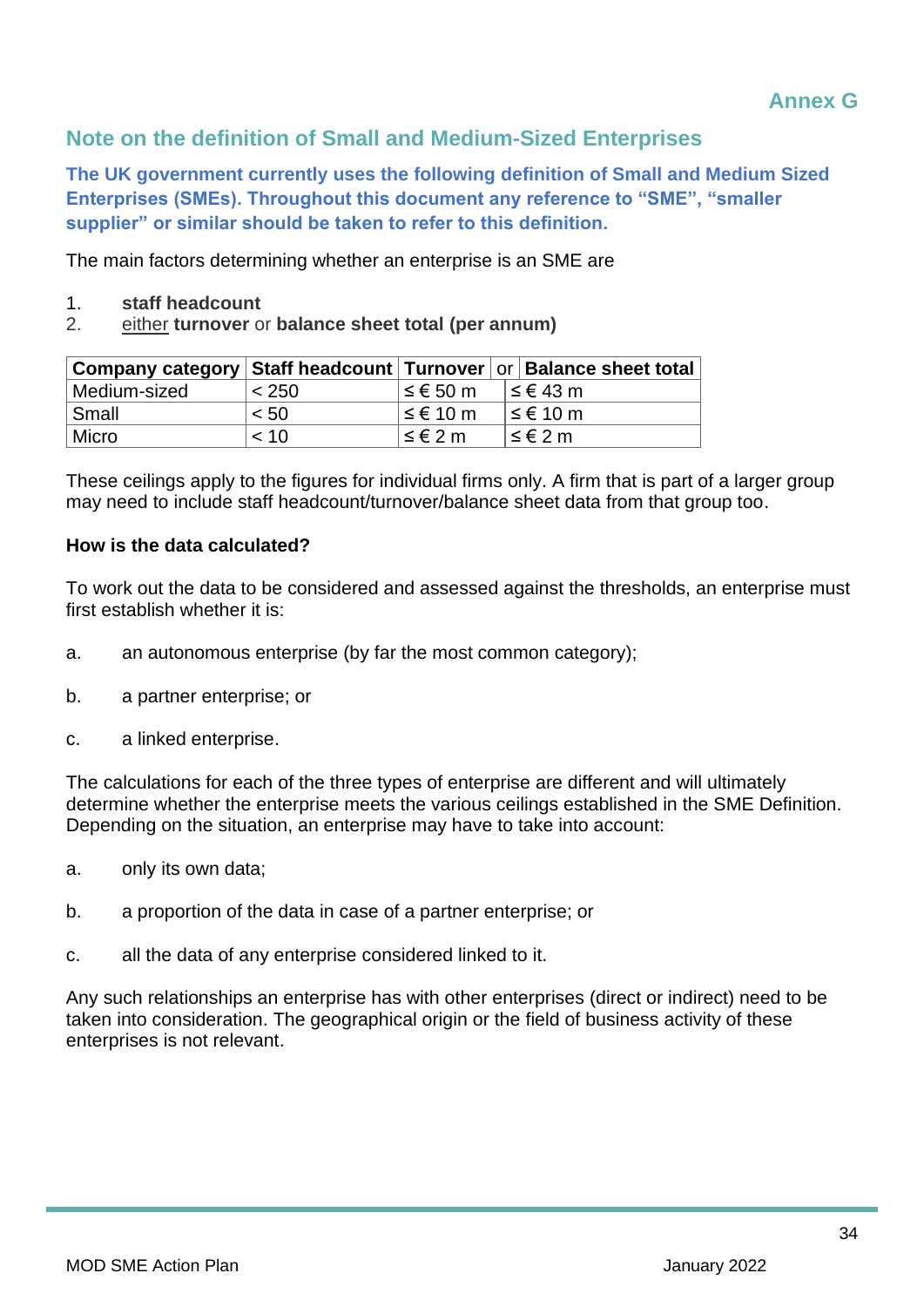# **Summary of 2021 Survey of Defence SMEs**

**We undertook a limited independent survey of SMEs currently working in the UK MOD supply chain during the summer of 2021. The intention was to provide assurance that the work that we are taking on is focused in the right way and to provide a baseline against which we can measure progress. Below is a summary of the findings.** 

The aim of the survey was to understand, measure and validate SME perceptions regarding the level of commitment and support from the MOD and Primes, and to identify key areas to focus on to improve relationships with the SME community.

This was a small survey, conducted by a third party; 51 SMEs were invited to participate, and 39 responses were received, indicating a 76% response rate. The survey explored overall satisfaction with MOD and primes' level of engagement with SMEs; the overall results confirmed that there are clear areas for focusing improvement activity, and these are reflected in the worki being taken forward by the DSF SME Working Group. The overall score for MOD was 43.8, and 44.8 for primes, whereas we could expect a 'good' result to be in the region of 60 or 70.

The results reflect many of the concerns and priorities that we are addressing through the SME Working Group. It has confirmed that the priority areas to address include measurement and audit, and access to primes including an SME Champion role.

| Performance Area                     | Combined | <b>MOD</b> rating | Primes rating |
|--------------------------------------|----------|-------------------|---------------|
|                                      | rating   |                   |               |
| Commercial relationships             | 36.9     | 40.0              | 34.3          |
| People                               | 55.7     | 52.7              | 58.5          |
| Ways of working                      | 36.6     | 36.5              | 38.1          |
| <b>SME Champions</b>                 |          |                   | 10.1          |
| Procurement process and frameworks   | 34.0     | 36.3              | 32.9          |
| Early market engagement              | 35.8     | 40.7              | 25.4          |
| Legal, terms and conditions, payment | 54.9     | 60.8              | 49.5          |
| Measurement and audit process        | 24.7     | 27.8              | 21.7          |